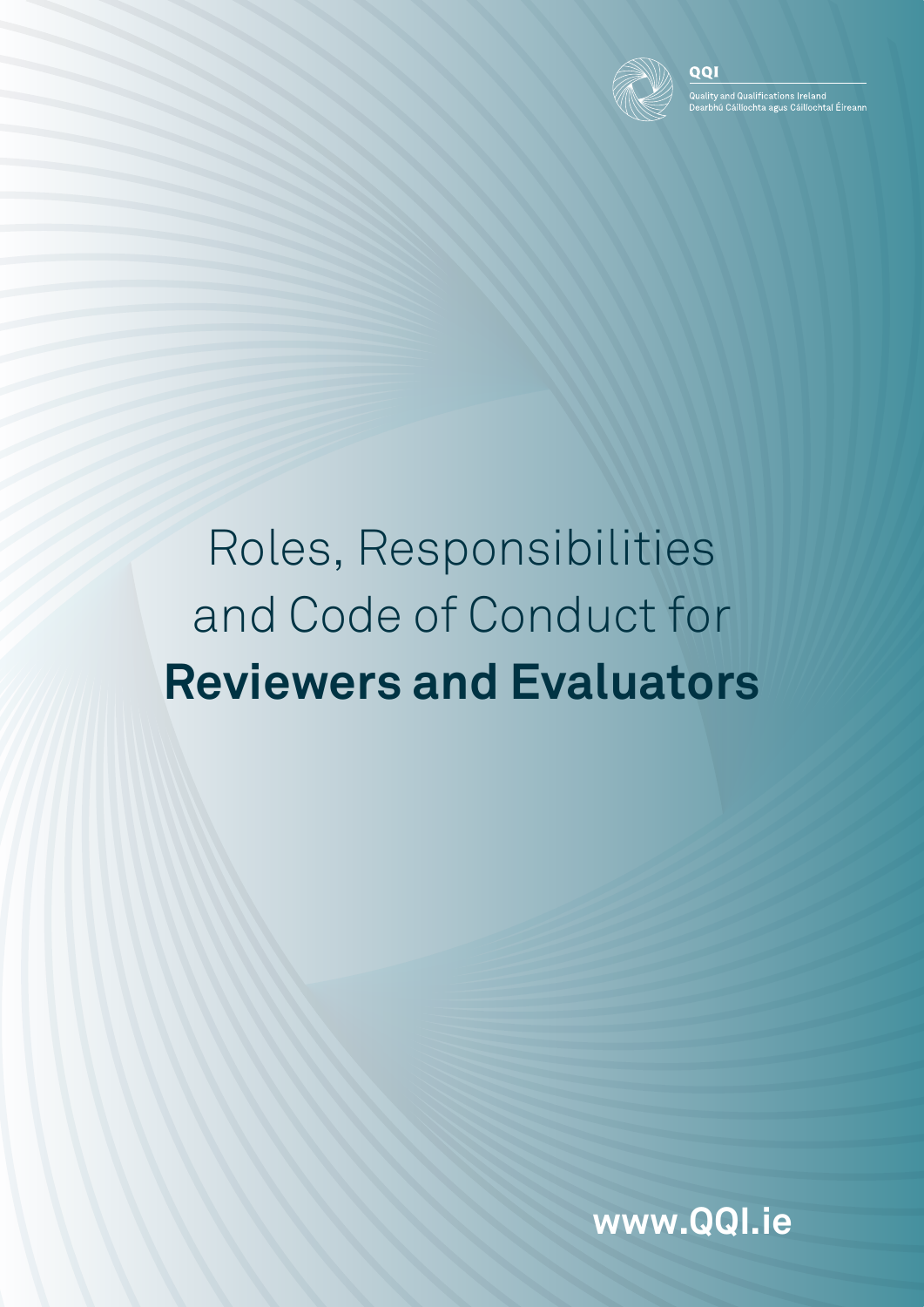# **CONTENTS**

| 1 Introduction |                                                                                             | 3                 |
|----------------|---------------------------------------------------------------------------------------------|-------------------|
|                | 2 Key Points - Engagement of Reviewers/Evaluators<br>2.1 Competence                         | 4<br>$\mathbf 5$  |
|                | 2.2 Independence: Avoiding Conflicts of Interest                                            | $\mathbf 5$       |
|                | <b>3 General Responsibilities</b>                                                           | $\boldsymbol{6}$  |
|                | 3.1 Values                                                                                  | $\,6$             |
|                | 3.2 Confidentiality and Record Retention                                                    | $\,6$             |
|                | 3.3 Data Protection                                                                         | $\overline{7}$    |
|                | 3.4 Freedom of Information                                                                  | $\, 8$            |
|                | 3.5 Accountability<br>3.6 Withdrawal of a Reviewer or Evaluator from a Review or Evaluation | $\, 8$<br>$\,8\,$ |
|                | 3.7 Reporting Misconduct                                                                    | $\Theta$          |
|                | 3.8 Fees                                                                                    | $\Theta$          |
|                | 3.9 Travel and Subsistence Claims                                                           | $\hbox{9}$        |
|                | 3.10 Resolving Problems and Contacting QQI                                                  | $\hbox{9}$        |
|                | 3.11 Training for Reviewers and Evaluators                                                  | 10                |
|                | 3.12 Process-specific Responsibilities of Reviewers and Evaluators                          | 10                |
|                | <b>4 Principles of Effective Practice</b><br>4.1 General                                    | 11<br>11          |
|                | 4.2 Panels                                                                                  | 11                |
|                | 4.2.1 All Panel Members                                                                     | 12                |
|                | 4.2.2 Panel Chairperson                                                                     | 12                |
|                | 4.2.3 Report Writer                                                                         | 13                |
|                | 4.2.4 Learner                                                                               | 13                |
|                | 4.2.5 Employer/Sectoral Representative                                                      | 13                |
|                | 4.2.6 Evidence<br>4.2.7 Findings                                                            | 13<br>14          |
|                | 4.2.8 Observers of Reviews and Evaluations                                                  | 14                |
|                | 4.2.9 Site Visit                                                                            | 14                |
|                | 4.2.10 Reporting                                                                            | 14                |
|                | <b>5 Becoming a Reviewer or Evaluator</b>                                                   | 15                |
|                | 5.1 Initial Approach to a Prospective Reviewer or Evaluator                                 | 15                |
|                | 5.2 Non-transferability, Privacy and Confidentiality                                        | 15                |
|                | 5.3 Register of Experts                                                                     | 15                |
|                | <b>Appendix A Reviewer Competence and Independence</b>                                      | 17                |
|                | 1 Competence<br>1.1 General Competences                                                     | 17<br>17          |
|                | 1.2<br>Programmes of Education and Training                                                 | 18                |
|                | 1.3<br>Quality Assurance of the Provision of Education and Training                         | 19                |
|                | 1.4<br>Corporate Governance and Financial Stability                                         | 19                |
|                | 1.5<br>Panel Chairperson                                                                    | 20                |
|                | 1.6<br>Report Writer and Recording Secretary                                                | 20                |
|                | 2 Independence                                                                              | 20                |
|                | Consulting<br>2.1<br>2.2<br>QQI Personnel                                                   | 21<br>22          |
|                |                                                                                             |                   |
|                | <b>Appendix B QQI Contact Details</b>                                                       | 22                |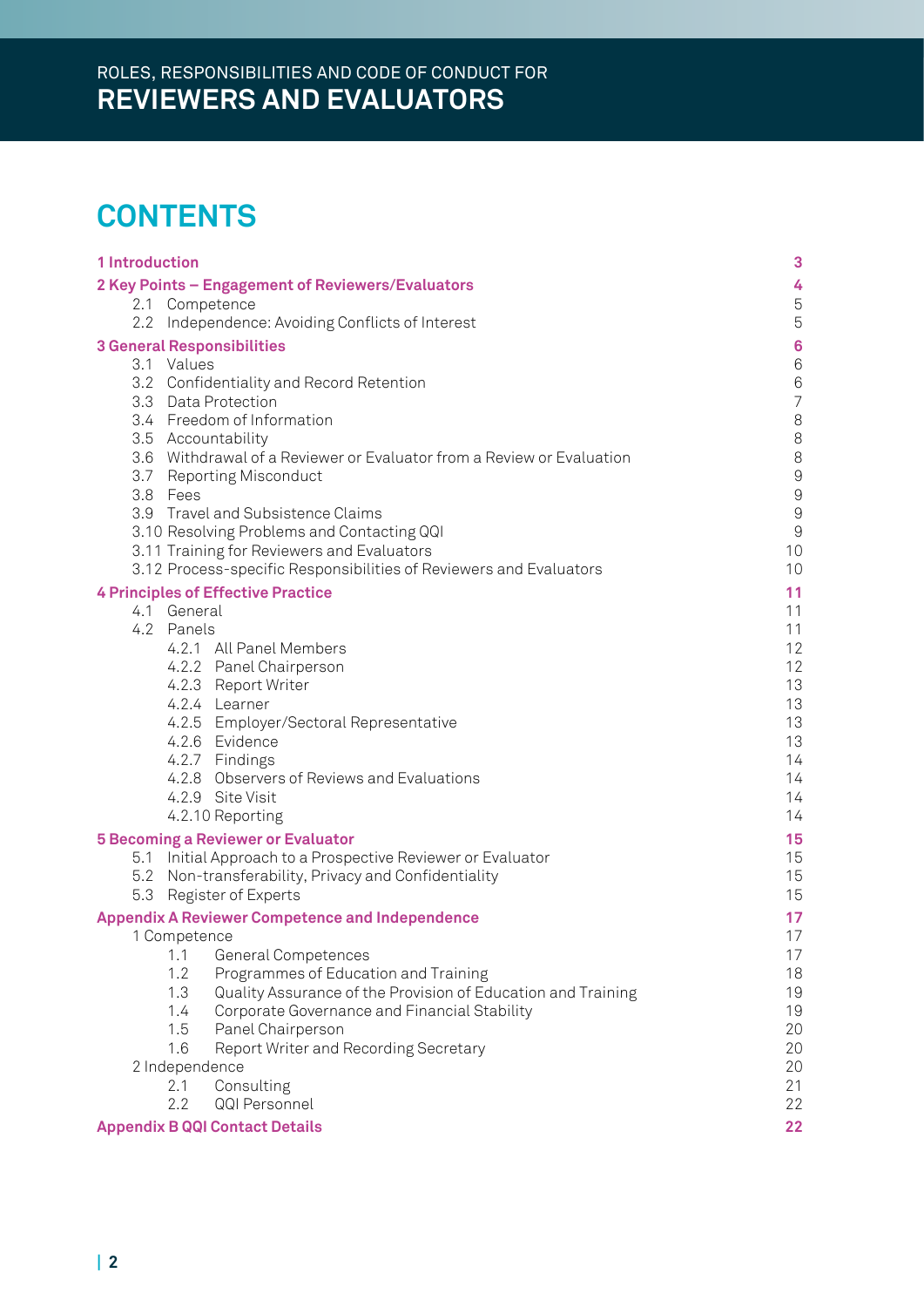# **1. INTRODUCTION**

The intended audience for this document comprises reviewers and evaluators acting on behalf of QQI in its quality assurance processes. QQI<sup>1</sup> is privileged to have the opportunity to work with a range of external individuals, who – as experts in their areas – participate as reviewers/evaluators in QQI's quality assurance processes.

Unless otherwise specified, QQI-appointed reviewers and evaluators are expected to review and evaluate all documentation that is disseminated to them by QQI, discuss their impressions with their fellow reviewers/evaluators and, based on their evaluations and discussions, arrive at a recommendation for decision by QQI as to the outcome of the review/evaluation process.

The work of reviewers/evaluators and the panels they comprise informs, for example, QQI's determinations of applications for the validation of programmes of education and training and its reviews of the effectiveness of providers' quality assurance procedures.

Reviewers/evaluators come from diverse backgrounds, both national and international, including, but not limited to: learners (e.g. students and apprentices), employers, staff members of providers of programmes of education and training, professional regulators, and professional practitioners.

#### **This document is intended for persons engaged by QQI for the:**

- evaluation of new provider quality assurance procedures (initial access);
- evaluation of existing provider quality assurance procedures for the purpose of approval (reengagement);
- validation or revalidation of a taught programme of education and training;
- validation or revalidation of a research degree programme;
- review (standard or focussed) of validation;
- cyclical review of an institution of higher education or a provider of further education and training;
- focussed review of the implementation and effectiveness of providers' quality assurance procedures;
- evaluation of a request for delegated authority to make awards;
- review of delegated authority;
- monitoring the implementation of quality assurance policies and procedures;
- review of procedures for access, transfer and progression; or
- any other kind of quality related evaluation or review that QQI may undertake.

QQI quality assurance processes apply in the contexts of further education and training, higher education (both of which categories include apprenticeship programmes) and English language education.

QQI's quality assurance processes always involve a provider or providers of programmes of education and training (shortened to provider or providers). The scope of processes varies. An example of a narrow angle of view is the evaluation of an application by the provider to QQI for the validation of one of its programmes. An example of a broad angle of view is the cyclical review by QQI of the effectiveness of a provider's quality assurance (QA) procedures.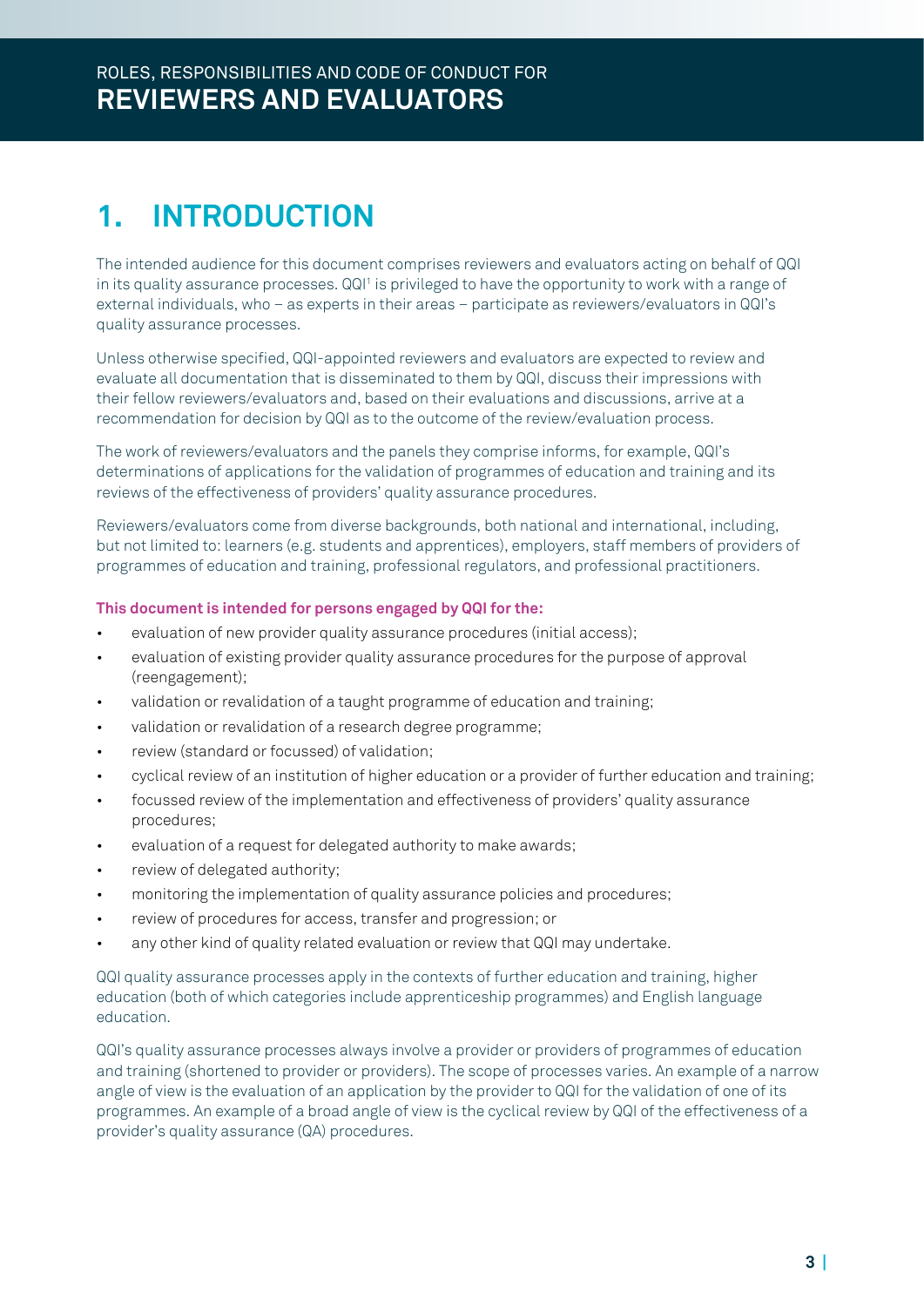It is essential that QQI, the public, and the education and training community can be confident that reviews and evaluations are conducted by competent persons who can offer an objective and informed opinion on the quality of education and training, research and related services, activities and processes being evaluated or reviewed and who undertake their task professionally.

QQI's reviewers/evaluators are carefully selected. The principal criteria for their selection are competence (having the expertise necessary to perform the relevant function) and independence (from the provider concerned). QQI's reviewers/evaluators are supported by appropriate training/briefing (see 3.11 below).

The remainder of this document elaborates on how QQI establishes that a reviewer or evaluator is competent and independent and sets down a code of conduct for reviewers and evaluators.

# **2 KEY POINTS – ENGAGEMENT OF REVIEWERS/EVALUATORS**

The following highlights some key points to take from this document:

- To be engaged as a reviewer or evaluator you need to be competent to perform the task and independent of the provider concerned.
	- You are obliged to declare any interests that might be perceived to conflict with the independence and integrity of the QQI process. (See Appendix A, Section 2, for examples of relationships that may constitute a conflict of interest).
	- Your declaration (or the fact that you made no declaration, if applicable) may be published by QQI.
	- You should not accept an engagement if you feel that you lack the expertise necessary to perform your function.
	- You are obliged to notify QQI if you discover, following engagement, that you lack the expertise necessary to perform your function.
	- You must confirm that you have read and understood this document in advance of your engagement as a reviewer/evaluator for QQI.
- You must comply in full with your obligations under the General Data Protection Regulation (GDPR). QQI will ensure that personal data is not collected unnecessarily for the purposes of its review/ evaluation processes. In the event that you need to request additional information from a provider or institution at a site visit, you must confirm with the provider that any documentation provided is GDPR-compliant.
- You are expected to act with integrity, diligence, objectivity, and professionalism and to respect diversity.
- Your contact at all times during the process will be a designated QQI contact. With the exception of the site visit(s), you should not at any time communicate or discuss any aspects of outcomes of the review directly with the provider.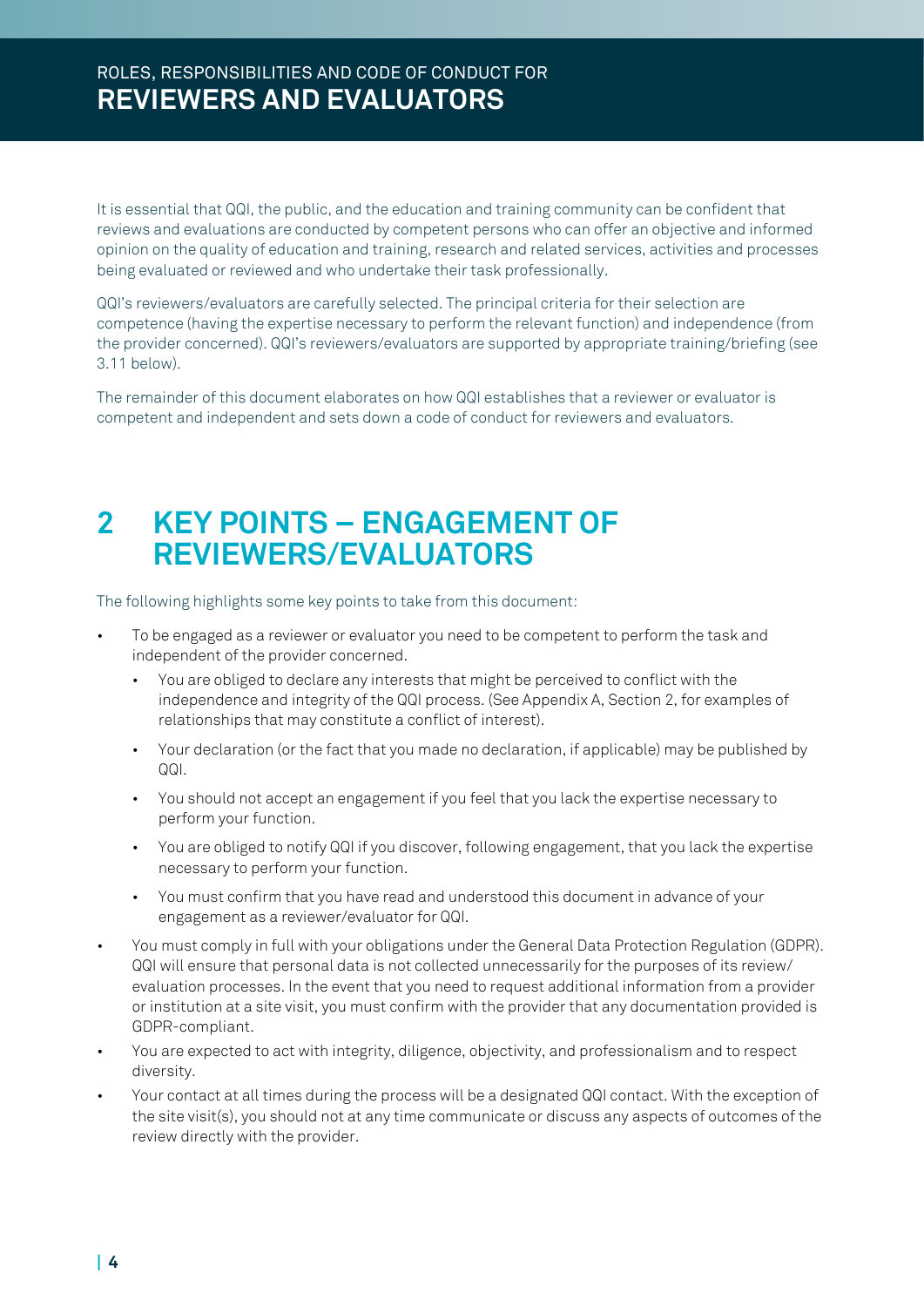# ROLES, RESPONSIBILITIES AND CODE OF CONDUCT FOR **REVIEWERS AND EVALUATORS**

- Unless otherwise agreed with QQI, you are responsible for making your own transport arrangements, as well as for providing your own means of recording your impressions during the desk review in advance of and during the site visit, and when compiling the resulting report (e.g. laptop) and means of communication (e.g. mobile phone). QQI will provide you with the documentation for evaluation and appropriate report template, expenses claim form, fee claim form (where applicable), and any other documentation necessary to discharge your duties.
- The output of each review or evaluation in which you participate is a written report contributed to by you and approved through QQI's governance processes.
	- QQI will publish approved reports and reviewers are named in reports to which they contributed.
	- Other than the published report the content of the review/evaluation is confidential to the reviewers/evaluators and QQI. (See 3.2 for further details of the confidentiality requirements with which reviewers and evaluators are expected to comply.)
- If you become aware of any misconduct concerning the review or evaluation you are obliged to report this in writing to QQI without delay. (See 3.7 for further details.)
- The remainder of this document elaborates on the above points.

### 2.1 COMPETENCE

QQI will exercise its judgment as to the competences required of a reviewer or evaluator considering the intended role and responsibility (in the context of a group, where applicable) and the relevant QQI standards, guidelines, codes, criteria and policies. Different QQI quality assurance processes have different competence needs.

Further details are provided in Appendix A.

# 2.2 INDEPENDENCE: AVOIDING CONFLICTS OF INTEREST

Reviewers and evaluators must act with strict impartiality and objectivity.

Stakeholders must have confidence that QQI reviews and evaluations are objectively valid and reliable. It is in providers' interest, and that of the public, that reviews and evaluations are conducted transparently by persons who are independent of the provider concerned (i.e. free of conflicting interests).

QQI has a firm policy of not appointing persons in any case where there is any foreseen possibility of (real or apparent) conflict between that person's interests and the independence and integrity of the process. Even the appearance of conflict of interest, where none exists, can damage the credibility of the person selected and the review/evaluation process as a whole.

Prospective reviewers/evaluators are expected to confirm in advance of their engagement that there is no conflict of interest in respect of their participation in the process in question.

Further details are provided in Appendix A, Section 2.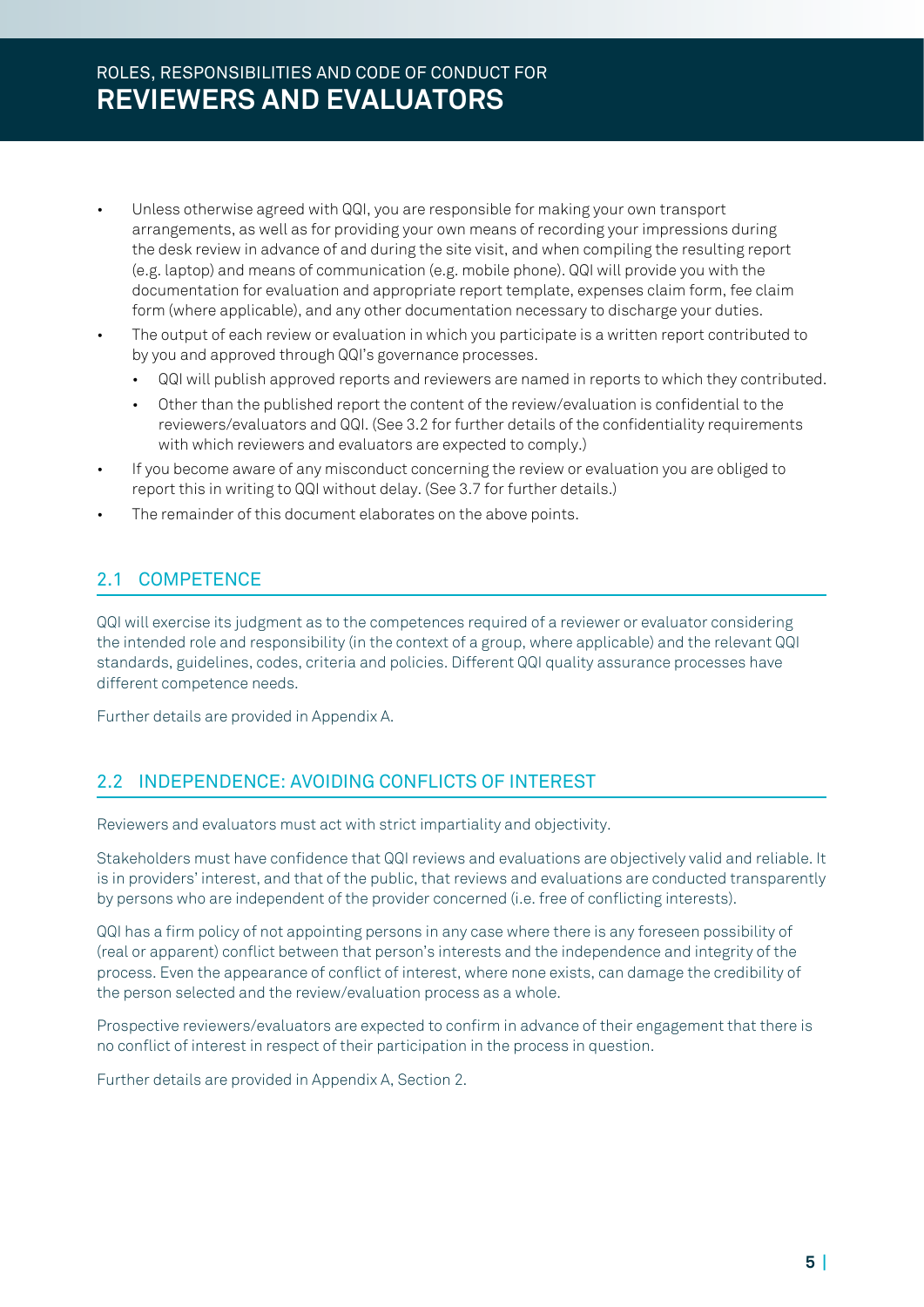# **3 GENERAL RESPONSIBILITIES**

# 3.1 VALUES

QQI's values are as follows:

- *• We believe we have a shared responsibility with others to ensure confidence in and continuous improvement of the quality of education and training.*
- *• We believe that the attainment of our goals and objectives is best pursued collaboratively and constructively with our diverse set of partners and providers. We value collaborative effort for mutual benefit.*
- *• We are committed to working with objectivity and transparency. This underpins our decisionmaking and our policies, procedures and activities. These are evidence-based, informed by national and international good practice, and conducted in a manner which is openly transparent and engenders trust.*
- *• We are committed to making a difference to our partners, providers and our people. We value achievement and impact - the successful pursuit of goals and objectives which culminate in impacting positively and substantively on our operating environment.*
- *• We are committed to learning and innovation in our organisation to continuously improve our services.*

QQI expects reviewers and evaluators to carry out their responsibilities in the spirit of these values. QQI expects that all reviewers and evaluators will be honest, objective, learner-centred, professional, courteous, respectful, conscientious, and diligent in the performance of their functions.

Reviewers/evaluators must not discriminate on the basis of race, colour, religion, gender, gender expression, age, national origin, disability, civil or family status, sexual orientation, or membership of the travelling community, in any of their activities or dealings.

# 3.2 CONFIDENTIALITY AND RECORD RETENTION

Reviewers and evaluators involved in reviews or evaluations are bound by strict confidentiality. The report that is published by QQI is owned by QQI and is the sole public outcome of such processes.

Reviewers and evaluators are required to safeguard and preserve the confidentiality of any information obtained while carrying out the role and to share it only with QQI for the purposes of the review or evaluation. This obligation shall continue indefinitely. When the process has been finalised, the information (and any copies made) must be destroyed or returned to QQI for destruction.

Materials distributed to reviewers or evaluators are provided for review/evaluation purposes only and must not be distributed or used for other purposes. This applies equally to any copies made for review/evaluation or back-up purposes. Reviewers/evaluators must take all necessary precautions to ensure that soft or hard copies of documentation supplied do not accidently or unintentionally become available to others (such as when using public transport or using shared devices).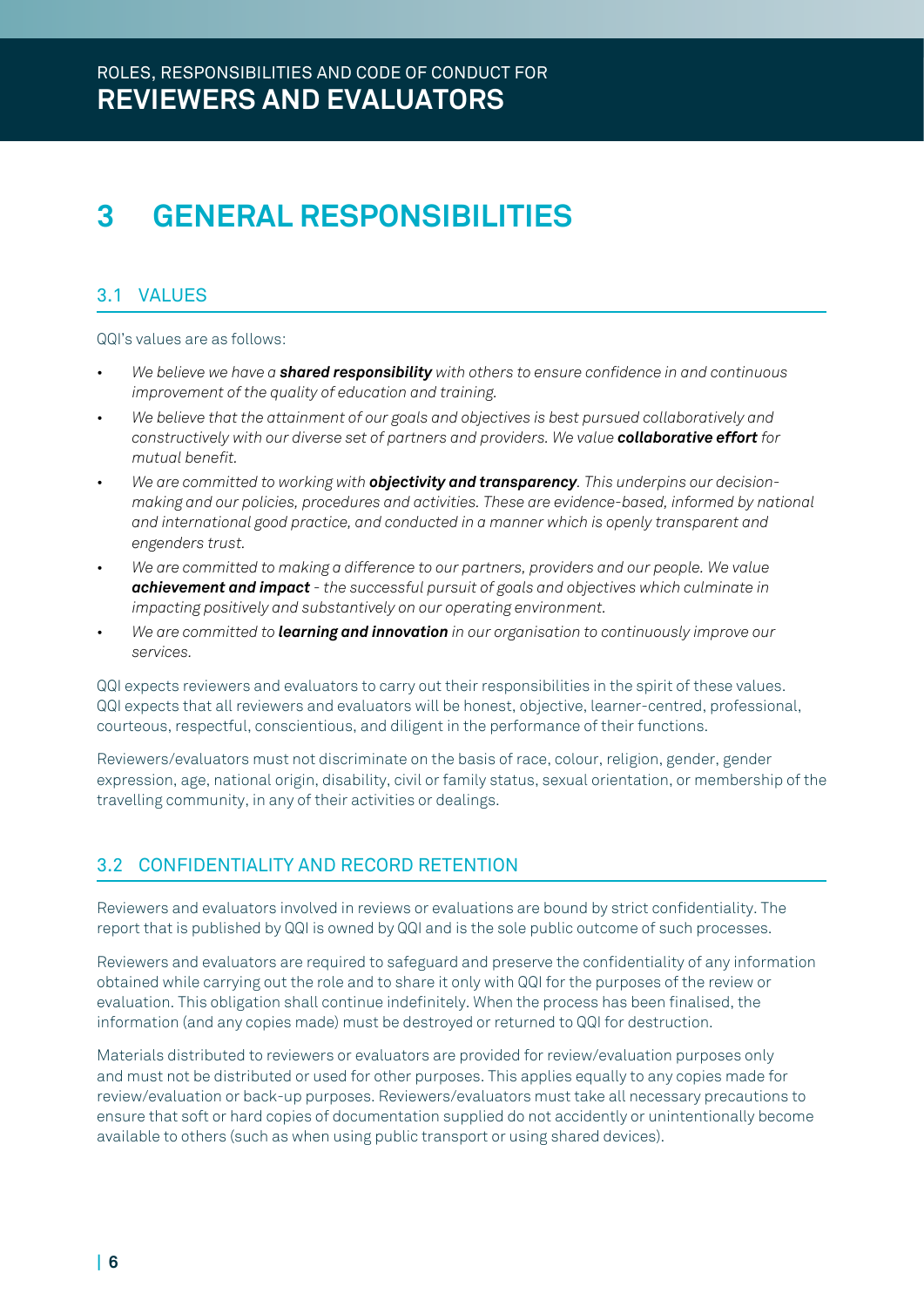Confidentiality applies to all information without exception. The stakes are particularly high for personal information, valuable intellectual property and financial data that are not in the public domain. Confidential information should be retained no longer than necessary. Different QQI processes may have additional confidentiality and retention requirements beyond this. Reviewers/evaluators must confirm to QQI destruction of any data held.

Sensitive information should not be transmitted over unsecure channels (e.g. if sending sensitive text, reviewers and evaluators must use the secure SharePoint filesharing site provided by QQI): Reviewers/ evaluators should advise their QQI contact of any technical issues they experience with SharePoint to ensure that these are resolved expediently...

Reviewers and evaluators may discuss the review/evaluation only with representatives of QQI and – where applicable – with other reviewers/evaluators and representatives of providers. If the need arises, information may be disclosed to persons other than those outlined above if QQI has given written permission to do so. The QQI report is the only proper channel for the publication of information about the review or evaluation.

# 3.3 DATA PROTECTION

In carrying out their role, reviewers and evaluators may handle personal data, which is any information relating to an identified or identifiable person. This could be information about learners, staff or other parties. In handling such data, evaluators and reviewers are obliged to comply in full with the General Data Protection Regulation, and to ensure that:

- only personal data necessary for the review or evaluation are collected;
- the consent of the data subject has been obtained;
- the information is kept secure and only used for the purpose of the review or evaluation;
- it is not shared, either deliberately or accidentally, with third parties; and
- it is deleted once the review or evaluation has been completed.

As set out above, QQI will ensure that personal data is not collected unnecessarily for the purposes of its review/evaluation processes. In the event that reviewers/evaluators need to request additional information from a provider at a site visit, they must stipulate to the provider that no personal data be included in any documents requested, or that any personal data be redacted from the documents.

In cases where the information for review/evaluation does contain personal data, any such data must be protected by keeping it secure and using it only for the purpose for which it was collected. Furthermore, such data must be deleted as soon as it is no longer necessary.

Once information that includes any personal data has been collected from a provider, the reviewer or evaluator should ensure that the files and documents containing the personal data are stored securely, for example on laptops that are subject to encryption and password-protected, or in cloud storage that complies with the GDPR. As set out above, files containing personal data should not be sent by email. Hard copies of files should be stored and transported securely. Data should be treated with absolute confidence.

In the event of a data breach, the reviewer or evaluator must report the breach to the QQI Data Protection Officer immediately (see Appendix B for a list of QQI contact details) and must comply with all directions from the Data Protection Officer to address, mitigate and remedy the breach.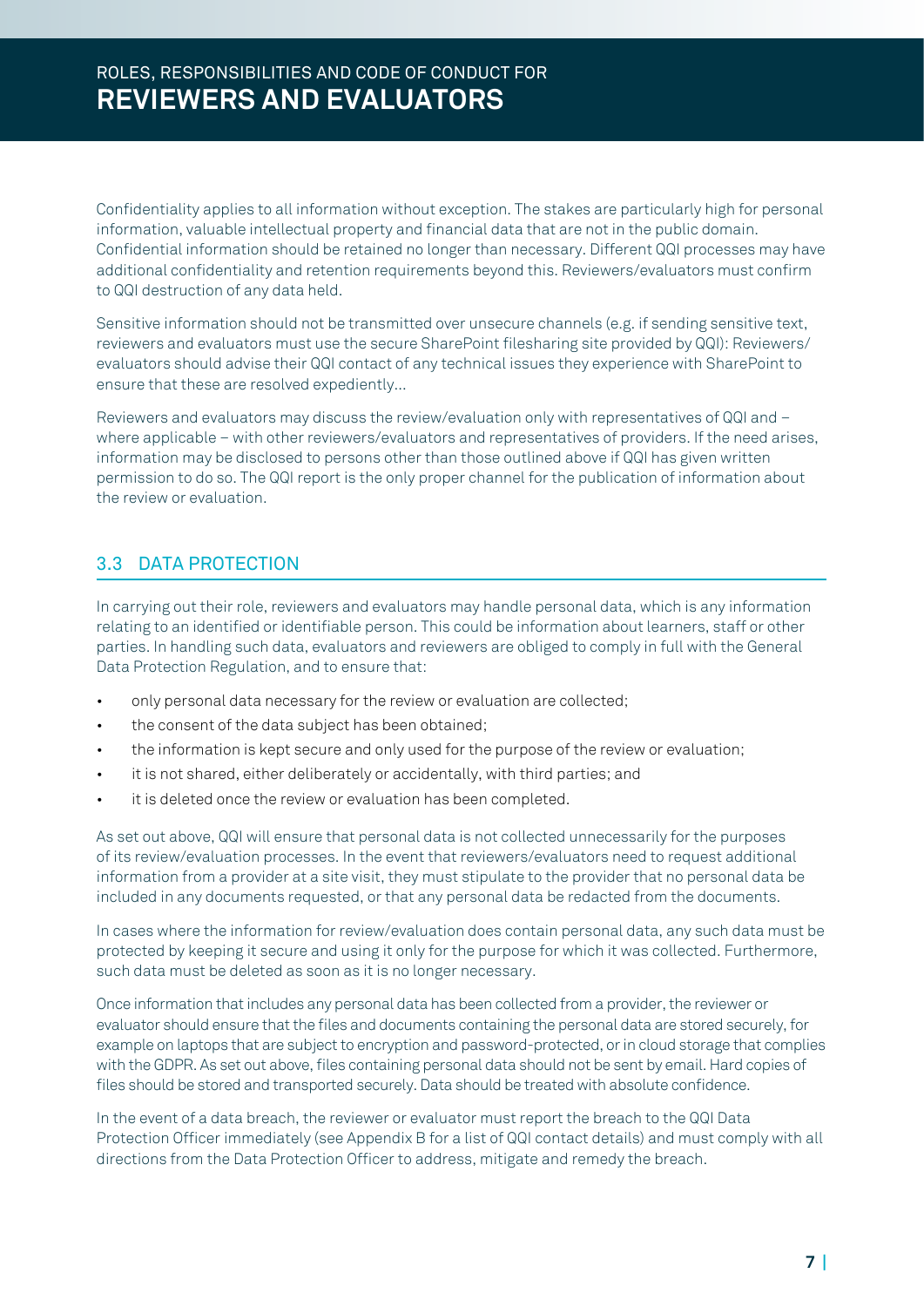On completion of a review or evaluation, reviewers and evaluators are required to return all information obtained during that review or evaluation to QQI, including any information held in hard copy. A reviewer or evaluator may, alternatively, be requested to shred it or to return it to a provider. (In such cases, the reviewer/evaluator must confirm to their QQI contact person that they have done so.) Reviewers and evaluators must at the same time also delete all existing copies of information obtained for the purposes of that review or evaluation, specifically personal data, from all devices and email systems.

Given the importance of compliance with GDPR, reviewers and evaluators are required to allow QQI to monitor and audit GDPR compliance, for example to make available on request all information necessary to demonstrate their compliance with their obligations under Article 28 of the GDPR, and to allow for GDPR audits by QQI or by another auditor mandated by QQI.

In order to ensure that QQI and the reviewer/evaluator comply with their obligations under the GDPR, it is a condition of engagement as a reviewer/evaluator on a specific review or evaluation that a GDPR Controller/Processor Agreement governing that review or evaluation is entered into. This form is available separately from QQI.

### 3.4 FREEDOM OF INFORMATION

QQI is subject to Freedom of Information legislation, and this extends to any records of the process taken by reviewers and evaluators.

Reviewers and evaluators are required to return any relevant notes to QQI on completion of the review/ evaluation process in which they were involved; alternatively, reviewers/evaluators must destroy any relevant notes and records themselves and advise their QQI contact that they have done so.

# 3.5 ACCOUNTABILITY

Reviewers and evaluators are accountable to QQI for their conduct in the context of a review or evaluation. QQI reserves the right to disengage reviewers/evaluators if necessary.

### 3.6 WITHDRAWAL OF A REVIEWER OR EVALUATOR FROM A REVIEW OR EVALUATION

Reviewers and evaluators will frequently be involved in processes that have high stakes for providers. If a reviewer/evaluator withdraws from a review/evaluation process without notice after they have been confirmed by QQI, the process can be compromised and may have to be delayed at significant cost and inconvenience to both the provider and to QQI. It is important therefore that the reviewer/evaluator in question informs their QQI contact person as soon as the prospect of having to withdraw arises. In such cases, where feasible, QQI will endeavour to find a person with a similar background and expertise to take the place of the reviewer/evaluator who has withdrawn from the process.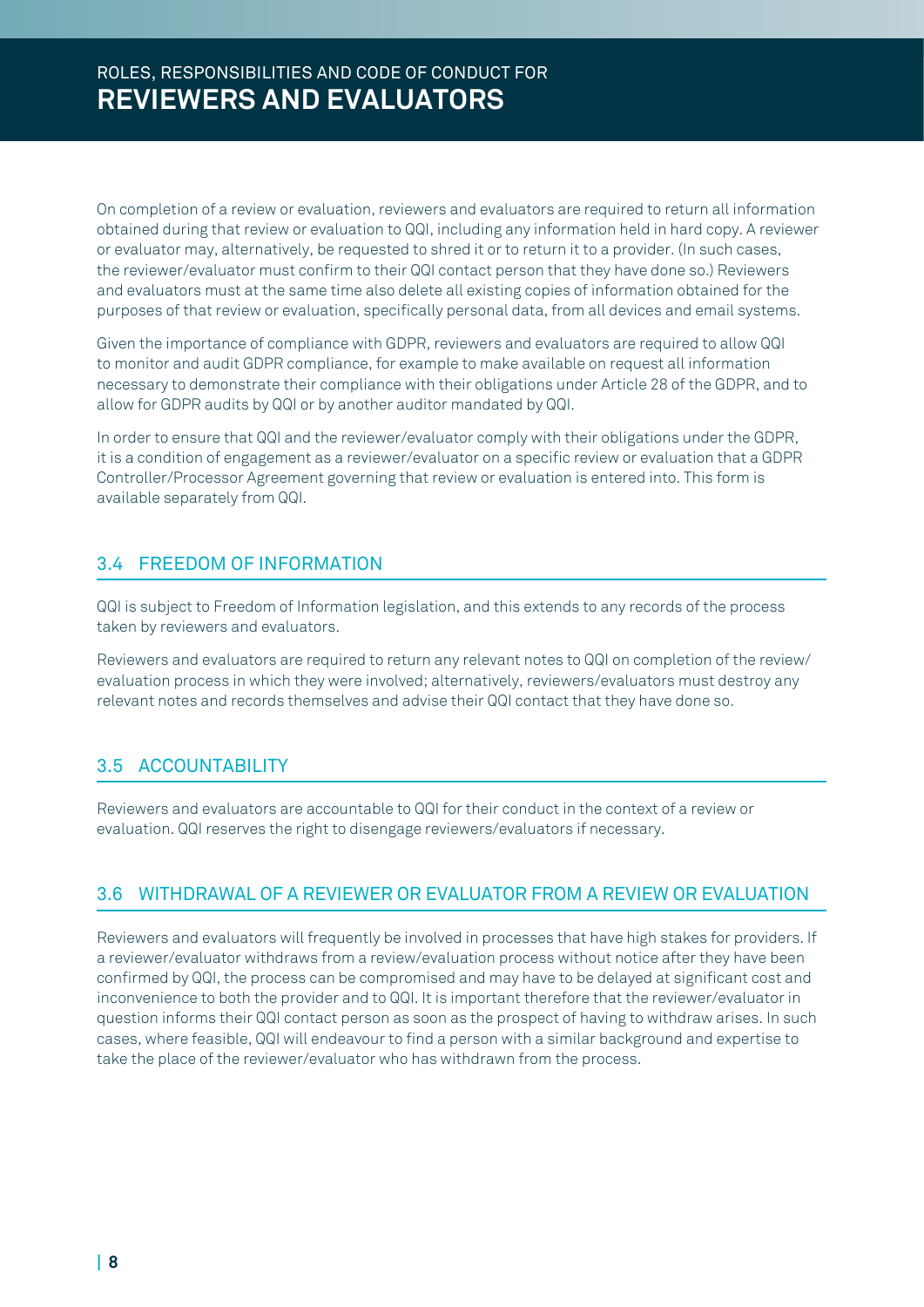# 3.7 REPORTING MISCONDUCT

If a reviewer/evaluator is offered a gift, benefit, reward or undue hospitality from the organisation where the review/evaluation is being conducted this should be disclosed in writing to QQI without delay. If such an offer is made within three years of the conclusion of the process, this should also be disclosed to QQI through the relevant QQI contact person.

If a reviewer/evaluator feels that the interests of another reviewer/evaluator conflict with those of the QQI process they should bring this to QQI's attention. (See Appendix A, Section 2, for more information on conflicts of interest.)

If a reviewer/evaluator observes any kind of misconduct (by any party) in the context of the review or evaluation they should alert QQI as soon as is practicable.

If the misconduct involves a member or members of QQI staff, it should be brought to the attention of QQI's Chief Executive (see Appendix B for a list of QQI contact details).

# 3.8 FEES

QQI notes with gratitude that many reviewers and evaluators work on a pro bono basis. There are processes for which reviewers and evaluators may receive remuneration; the rate of remuneration depends on the process. Details are available separately from QQI.

# 3.9 TRAVEL AND SUBSISTENCE CLAIMS

Reviewers and evaluators are required to adhere strictly to QQI regulations concerning claims for reimbursement (or partial reimbursement as applicable) of travel and subsistence expenses and to make optimal economic use of resources. Reimbursement of expenses is never automatic, and reviewers and evaluators must obtain explicit QQI approval in advance as required. Details are available separately from QQI.

# 3.10 RESOLVING PROBLEMS AND CONTACTING QQI

As above, in the event of a data breach, the reviewer/evaluator should contact QQI's Data Protection Officer immediately (see Appendix B for a list of QQI contact details).

#### **Where a reviewer or evaluator encounters a problem, they should aim to solve it as follows:**

If a reviewer or evaluator is acting on a panel and has a concern relating to its operation, they should, in the first instance, speak with the panel's chairperson explaining the matter of concern and seeking a resolution. Should the chairperson be unable or unwilling to solve the problem, or if the concern relates to the chairperson, the reviewer or evaluator should raise the matter with their QQI contact person or the relevant QQI Head of Function (reviewers and evaluators will be informed of who this is when engaged), or if unavailable, QQI's Director of Quality Assurance.

Reviewers and evaluators who are not panel members (e.g. report writers) should first raise the matter with their QQI contact person or the relevant QQI Head of Function, or if unavailable, QQI's Director of Quality Assurance.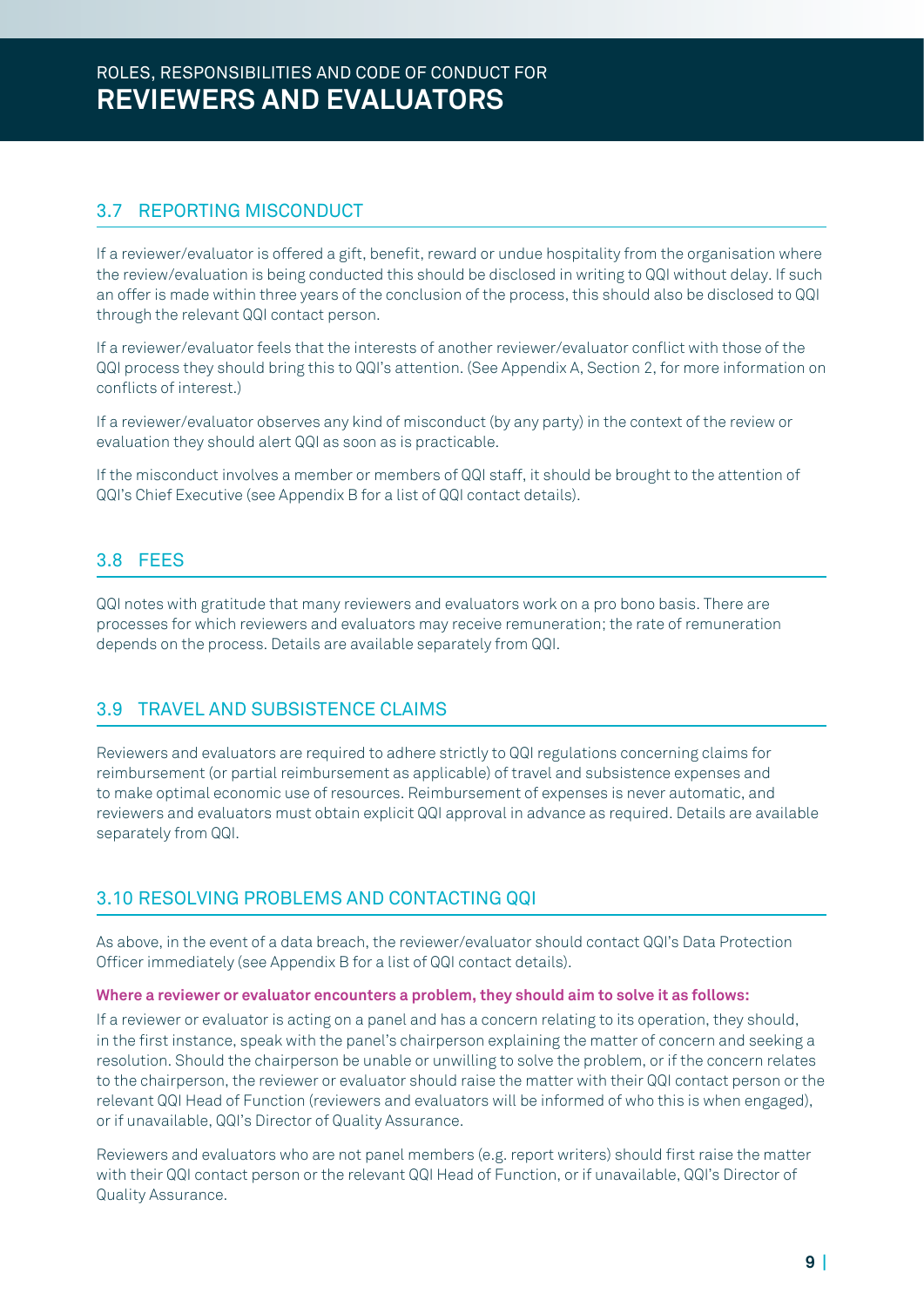If, having taken the steps above, the matter cannot be resolved, the reviewer or evaluator should bring the matter to the attention of QQI's Chief Executive (see Appendix B for a list of QQI contact details). Where there is no specific procedure to deal with the issue in question, each incident will be dealt with on a case-by-case basis.

When reporting any other issues to QQI in writing, the reviewer or evaluator should send an email to their QQI contact person or the relevant Head of Function.

# 3.11 TRAINING FOR REVIEWERS AND EVALUATORS

QQI has a policy of providing induction for all panel members. Training events will be organised from time to time. Prospective reviewers and evaluators may be required to undertake training before they act. In general, QQI does not remunerate or reimburse expenses to evaluators or reviewers for any training in which they participate; however, there are cases where expenses for travel and subsistence may be reimbursed. Details are available separately from QQI.

Panel members are encouraged to discuss their learning needs with QQI. They will be briefed on their role and on the context within which they will be operating.

# 3.12 PROCESS-SPECIFIC RESPONSIBILITIES OF REVIEWERS AND EVALUATORS

QQI conducts multiple kinds of reviews and evaluations. The precise responsibilities of a reviewer or evaluator are process specific. Typically, these will be set out in the relevant QQI policy document (or terms of reference or such like) provided to the reviewer or evaluator when engaged.

Reviewers/evaluators will receive a process-specific letter of engagement /deployment letter (this may be sent electronically).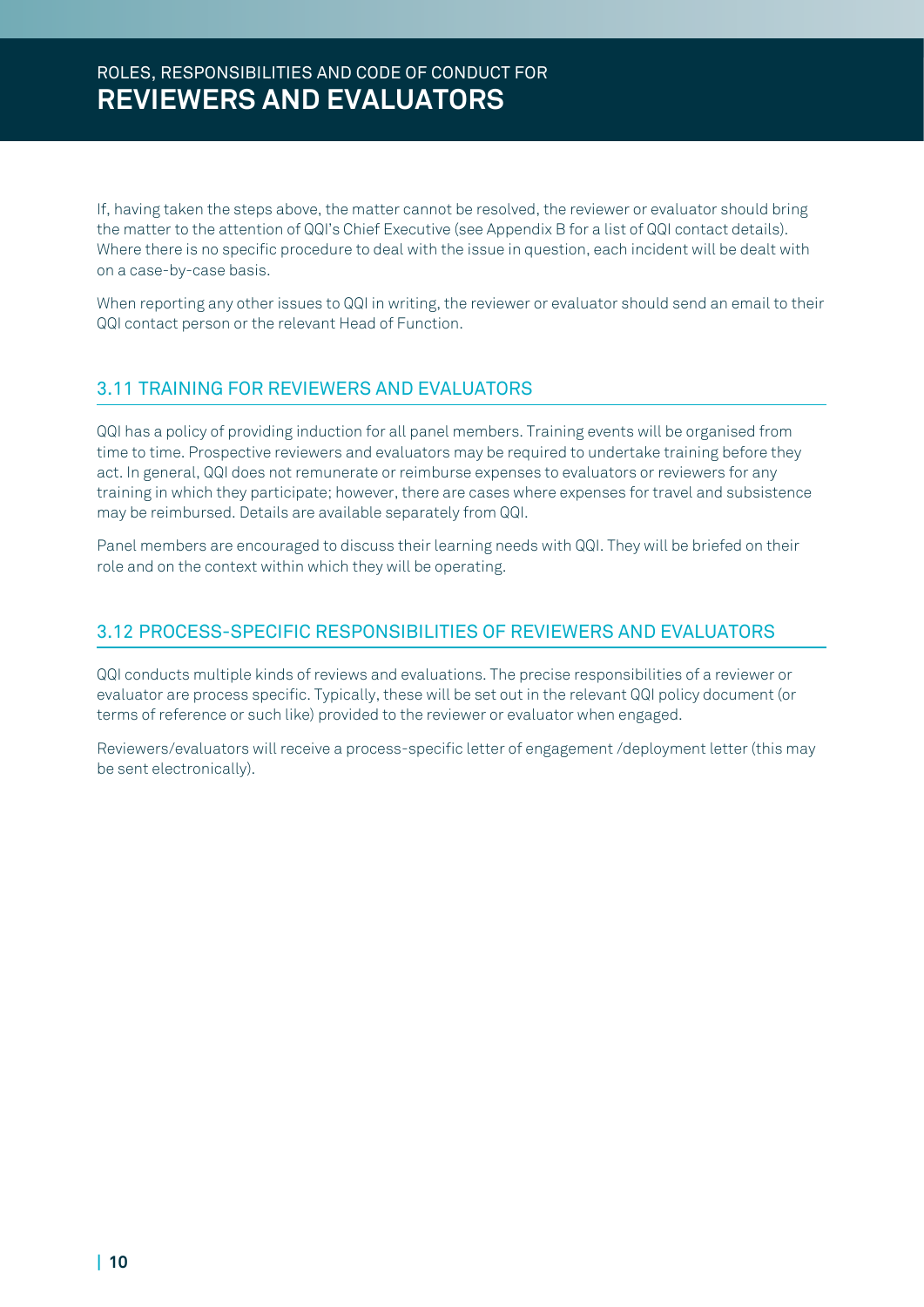# **4 PRINCIPLES OF EFFECTIVE PRACTICE**

# 4.1 GENERAL

Reviewers and evaluators are expected to:

- Accept an engagement only if competent and free of interests that conflict, or may be perceived to conflict, with the independence and integrity of the process. If they discover that their interests conflict with the process, or that they don't have the required expertise, they are required to notify QQI in writing (and the panel chairperson if applicable) without delay so that remedial action can be taken.
- Invest time in preparation. Generally, review and evaluation involve the perusal of (i) documentation prepared by the provider concerned and (ii) QQI documentation. Reviewers and evaluators are expected to read and critically assess all documentation provided, unless instructed to focus only on part ofit*.* 
	- Participate in all relevant activities.
	- Question findings and evidence and try to cross-check or corroborate.
	- Conduct themselves professionally and competently always.
	- Be tolerant and courteous in engagements with others.
	- Respect the diverse cultures and backgrounds of others (see above, 3.1).
	- Possess the requisite competence in the English language to be able to discharge their duties.

# 4.2 PANELS

Each review or evaluation is essentially unique and requires a unique mix of competences. Frequently this will require the use of a group of reviewers/evaluators, typically referred to as a panel or a team ('panel' hereafter for ease of reference). Panel size will vary, depending on the review or evaluation process. Each reviewer or evaluator in a panel may be assigned a specialised function within the panel. No panel member is expected to have all the competences required of the panel. Examples of the types of roles that might be involved in various reviews/evaluations are included below (see 4.2.1 – 4.2.5). Note that different processes will require different panel compositions.

QQI aims to ensure that there is at least 40% of each gender represented on any panel. While every effort will be made to achieve appropriate gender balance in the composition of panels, achieving an appropriate blend of expertise is the primary consideration. In higher education (and all cyclical reviews), panels will also generally include a learner (but not one enrolled by the provider concerned; see 4.2.4). Where appropriate, QQI will also include representatives from the world of work (see employer/sectoral representative; 4.2.5).

Panels operate as a team under the leadership of a chairperson. A collegial environment is necessary for the proper functioning of the panel. Panel members may contribute to any aspect or dimension of the dialogue that may occur during the review or evaluation. When doing so, it is important that panel members employed by, or enrolled with, other providers recognise that the provider being reviewed/ evaluated may employ approaches other than those that are used in the panel members' own institution and that such approaches may be equally valid.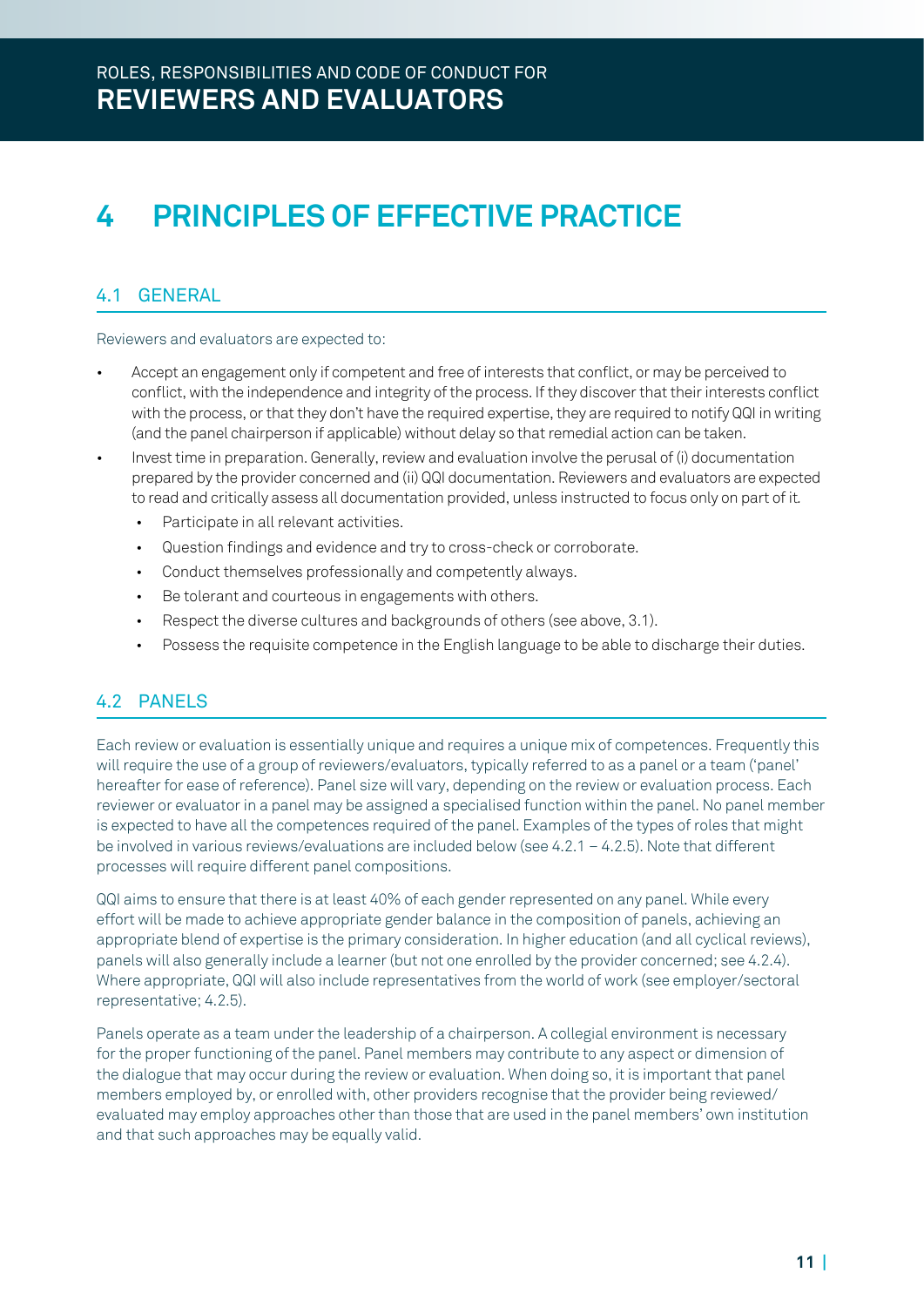#### **4.2.1 All Panel Members**

#### All panel members' functions include

- Reporting preliminary findings and initial impressions of the documentation submitted by the provider to the chairperson in advance of the panel meeting and site visit.
- Asking questions during meetings in a fair, constructive manner while remaining independently critical.
- Formulating clear questions.
- Resolving any disagreements with other panel members during private meetings of the panel and avoiding debating with other panel members during meetings with the provider.
- Contributing, after the site visit, to the production of the report, and to the panel's response to the provider's response to the report. In general, this requires panel members to be contactable by email and telephone during an agreed period and to respond promptly when requested.

For information on the general competences required of panel members, see Appendix A, 1.1.

#### **4.2.2 Panel Chairperson**

The panel chairperson is a member of the panel. Their role is to provide tactical leadership and to ensure that the work of the panel is conducted in a professional, impartial and fair manner, and in compliance with QQI requirements (as expressed by its policies, criteria, codes, standards, guidelines, values and procedures).

The panel chairperson's functions include

- Briefing the panel on the objectives and method of, and context for, the review or evaluation.
- Leading the conduct of the review or evaluation and ensuring that proceedings remain focussed in line with the agreed schedule/timeframe.
- Coordinating the work of reviewers and evaluators (so that, for example, individuals' leading lines of enquiry are identified in advance of meetings with the provider concerned).
- Ensuring that meetings are conducted efficiently and effectively.
- Ensuring impartiality and propriety.
- Diffusing disagreement and conflict when it arises.
- Establishing a positive dynamic among the panel and in engagements between the panel and the provider. This includes ensuring that interactions are constructive and non-adversarial; that the views of all participants are valued and considered; and fostering open exchanges of opinions.
- Politely curtailing evasive or circuitous responses.
- Ensuring that any questions asked or information requested of a provider are clear and sufficiently focussed.
- Summarising, at the end of each meeting, the main topics covered in the discussion to ensure that all necessary matters have been addressed.
- Ensuring that the review or evaluation tasks are completed and that there are no unresolved matters before the end of the process.
- Facilitating the emergence of evidence-based panel decisions (ideally based on consensus).
- Contributing to and overseeing the production of the panel report (which may include writing the report).
- Representing the panel views to QQI (e.g. endorsing the panel report (or any amendments or addendums) on behalf of the panel).
- Ensure that the panel report is produced within a reasonable timeline, which will be agreed in advance with QQI.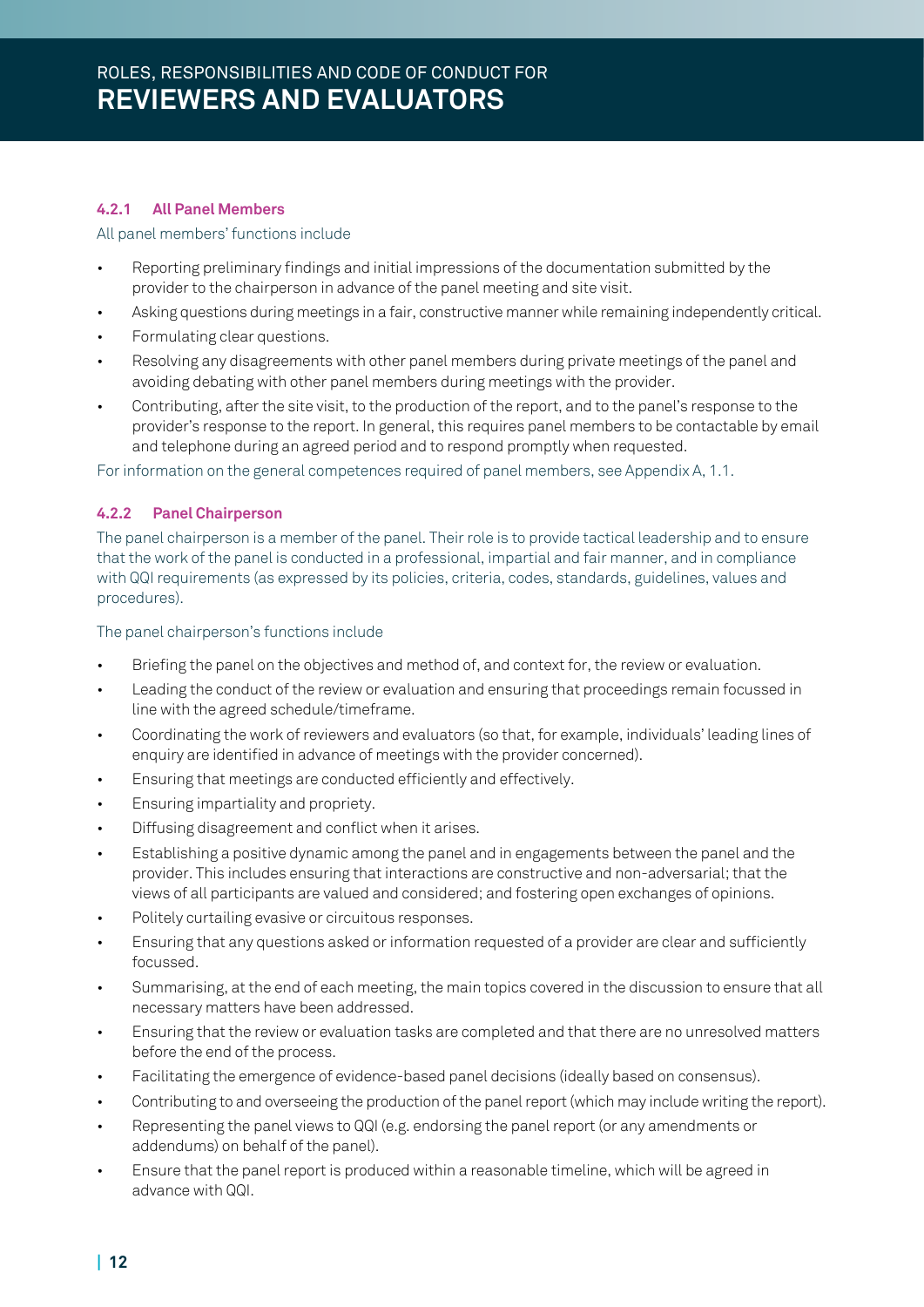• Ensure that all responses by the panel of reviewers/evaluators to QQI and to the provider are issued promptly and within a reasonable timeline, which will be agreed in advance with QQI.

The panel chairperson must always exercise their authority in a fair and responsible manner. For information on the competences required of panel chairpersons, see Appendix A, 1.5.

#### **4.2.3 Report Writer**

The report writer's role is to capture the panel's deliberations and decisions during the proceedings and help express them clearly and accurately in the panel report. It is vital that the report writer ensures that sufficient evidence is provided in the report to support the panel's recommendation.

The report writer will normally be a member of the panel. If they are not a panel member, they are still subject to the same confidentiality and independence requirements that apply to reviewers and evaluators; however, they should not ask questions of the provider at the site visit, or seek to influence the panel's decision-making. Any individual employed by, or otherwise connected with, the provider concerned in a review/evaluation may not be a report writer.

The role of the report writer includes

- Reflecting the views of the panel in the report along with evidence supporting those views.
- Articulating the findings, promptly, fairly and comprehensively in a clear, straightforward and easily understood manner that accords with QQI's requirements.
- Drafting the report in consultation with the panel members and under the direction of the panel chairperson within a reasonable timeline, which will be agreed in advance with QQI.

For information on the competences required of the report writer, see Appendix A, 1.6. In cyclical review processes, the coordinating reviewer fulfills a similar role to the report writer. For more details on the role of the coordinating reviewer, refer to the handbook for the process in question.

#### **4.2.4 Learner**

Where the panel includes a learner, they are a full panel member and should adhere to the functions set out for all panel members at 4.2.1. However, the learner has a number of additional functions on the panel:

- Reviewing and evaluating documentation from a learner perspective.
- Questioning the provider from a learner perspective.
- Ensuring that the learner voice forms an integral part of the review or evaluation.

#### **4.2.5 Employer/Sectoral Representative**

The employer representative must adhere to the functions set out for all panel members at 4.2.1, in addition to the following:

- Reviewing and evaluating documentation from an employer/sectoral perspective.
- Questioning the provider from an employer/sectoral perspective.
- Ensuring that the employer/sectoral voice forms an integral part of the review or evaluation.

#### **4.2.6 Evidence**

The rationale for group decisions must be stated in the report and they must be based on positive evidence. It is not sufficient to accept a proposition on the basis that there is no evidence to the contrary. Assumptions are generally unwarranted. Where there is uncertainty the group must do its best to resolve it before reaching its decision.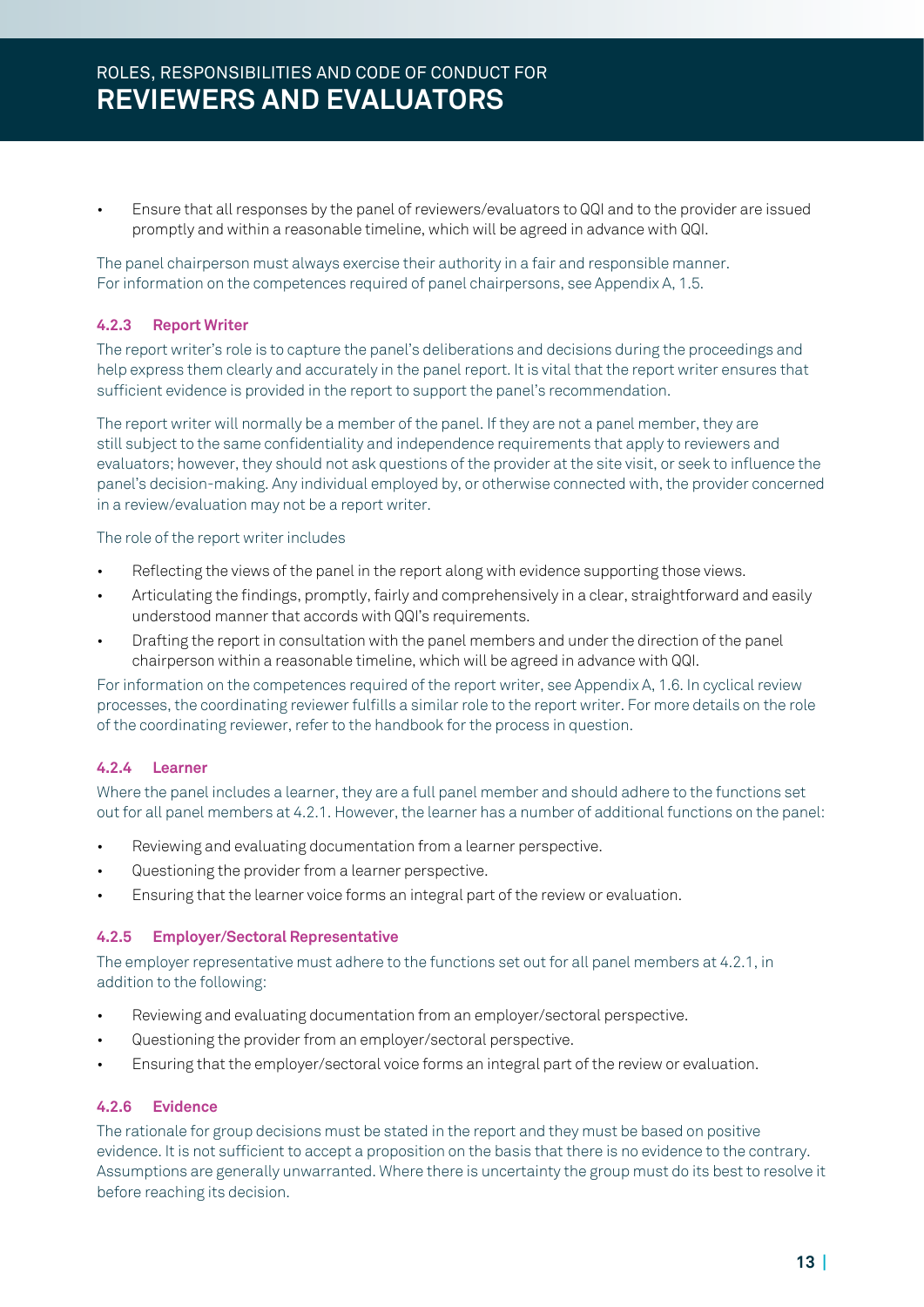#### **4.2.7 Findings**

Where relevant, panels' findings should be based on criteria. It is preferred that findings are based on the consensus of the panel, but where this is not possible a majority decision may be reported along with an outline of the dissenting views.

#### **4.2.8 Observers of Reviews and Evaluations**

Subject to the agreement of QQI, the organisation under review or evaluation, and (where appropriate) the panel chairperson, an observer may attend a review or evaluation process. A prospective observer must provide a rationale for attending and declare any relevant interests to QQI in writing. There is no fee or travel/subsistence reimbursement payable to observers.

Observers have no input in the review or evaluation and do not contribute to panel discussions and deliberations, nor do they participate in the decision-making process. The extent of their attendance may vary. In some instances, it may be appropriate that observers attend the entire process. The extent of their involvement may be modified by QQI during a review or evaluation.

Observers are subject to the same confidentiality and conflict-of-interest requirements that apply to reviewers and evaluators. They must also commit to ensuring that any observations made, and any materials accessed, as part of the process will be treated in the strictest confidence and will not be used outside the process without the written consent of QQI, the panel chairperson and the provider.

#### **4.2.9 Site Visit**

Reviews and evaluations always involve the perusal of documentation (written material) and frequently involve a 'site visit'. The site visit is primarily an opportunity for the reviewers or evaluators to meet people who can field questions about the programme or provider under review or evaluation (thereby resolving any uncertainties from the documentation). It also provides an opportunity for members of the review or evaluation panel to work together as a team in a face-to-face setting.

It is expected that a reviewer or evaluator will arrive at the site visit with a list of specific topics that they would like to pursue through questioning, having read all the relevant documentation thoroughly. It is never acceptable for them to arrive at the site visit without having read the documentation.

#### **4.2.10 Reporting**

QQI reviews and evaluations culminate in the production of a report that is published and includes the names, roles and affiliations of reviewers/evaluators, as well as any statements of interest that they have declared. Lists of persons who have participated as reviewers/evaluators in QQI processes may be published in QQI's annual reports.

If the review or evaluation involves a site visit, the report will normally be drafted by the panel of reviewers or evaluators subsequent to the site visit. The chair of the panel is responsible for finalising the reporting timeline.

Reviewers and evaluators must be contactable by the panel chair and secretary, and by QQI, while the report is being drafted. Generally, the provider concerned will have an opportunity to correct any factual inaccuracies in the report and formally respond to the report, and reviewers and evaluators will need to be available to respond in turn.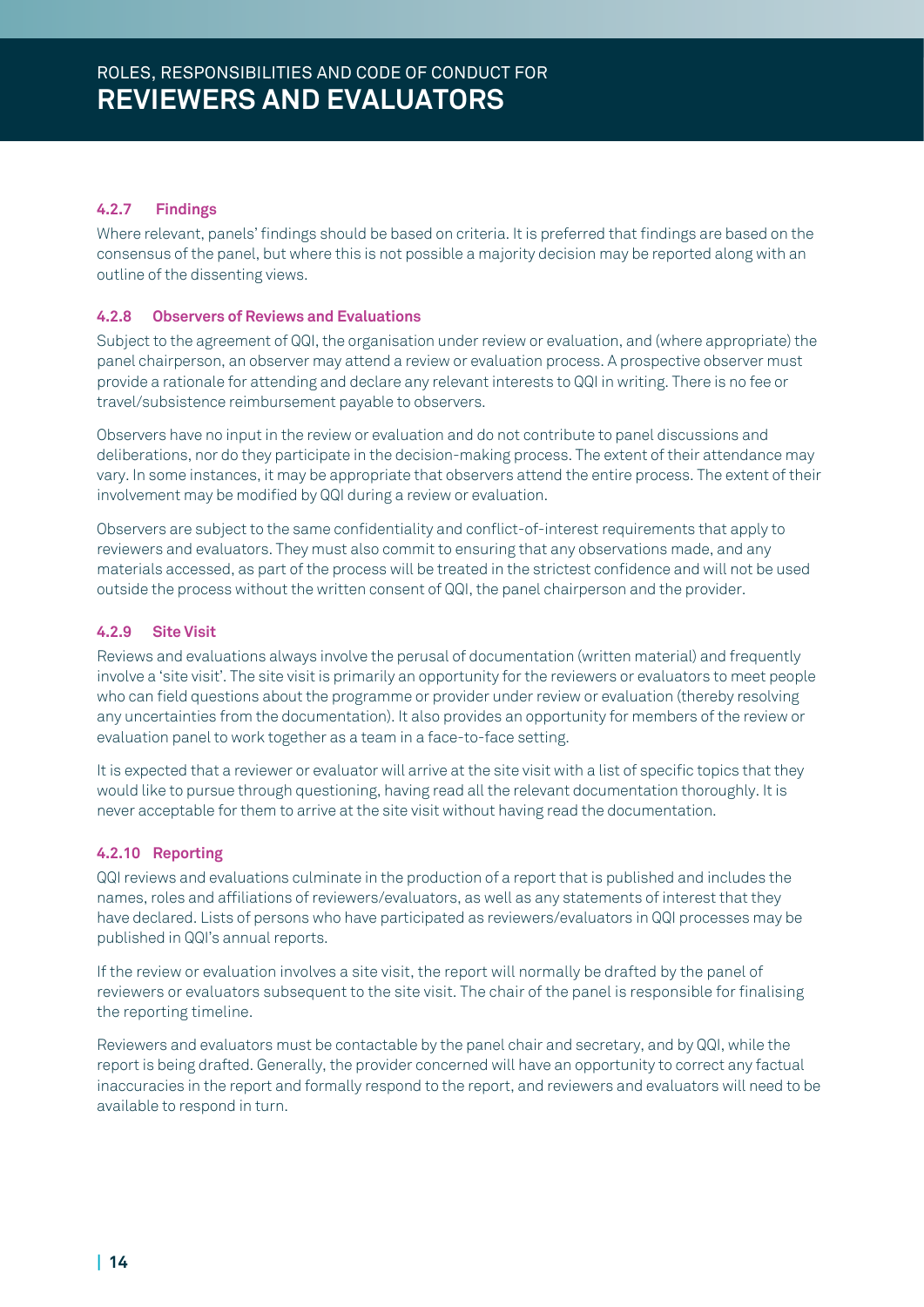# **5 BECOMING A REVIEWER OR EVALUATOR**

### 5.1 INITIAL APPROACH TO A PROSPECTIVE REVIEWER OR EVALUATOR

Some reviewers and evaluators are selected through open calls, others are identified through QQI searches or through recommendations by third parties. QQI communicates with large numbers of prospective reviewers and evaluators.

Before a reviewer or evaluator is engaged to undertake each task QQI must satisfy itself that they are well matched to that task. This may require that QQI share some information about the relevant provider or programme to enable the prospective reviewer or evaluator to determine whether they have both the necessary competence and independence. Any such disclosures by QQI are limited to what QQI considers necessary to ensure a rigorous and robust review/evaluation. As outlined at 3.2, all disclosures by QQI to reviewers/evaluators are strictly confidential to the person concerned.

**Prospective reviewers/evaluators must undertake in writing to keep the disclosed information confidential before receiving it.** 

### 5.2 NON-TRANSFERABILITY, PRIVACY AND CONFIDENTIALITY

Typically, reviewers and evaluators are individuals. When QQI engages an individual as a reviewer or evaluator the engagement is strictly non-transferrable, and all communications are private and confidential to the person concerned.

Where QQI engages a company to undertake a review or evaluation function this will be made explicit in writing (i.e. there will be a contractual agreement between QQI and the company in question). It must never be assumed.

# 5.3 REGISTER OF EXPERTS

Persons who act as a reviewer or evaluator (and some who have expressed an interest) are invited to be included in the QQI Register of Experts. The Register enables QQI to allocate reviewers and evaluators to processes that match their particular experience and expertise. At present, the Register is not accessible by the general public.

It is important to note that inclusion on the Register, or selection for a particular review, does not guarantee selection to conduct a further review or an evaluation.

QQI occasionally contacts persons included in the Register to check the accuracy of data in the Register. Reviewers/evaluators are also entitled to access and – where applicable – amend any personal data retained in respect of them by QQI. This can be done by contacting QQI at QQIQA@qqi.ie. Persons may elect to be removed from the Register at any time. A record will be removed in full if the reviewer/evaluator concerned has requested that their details be removed from the Register, and/or if the reviewer/evaluator no longer satisfies QQI criteria for inclusion in the Register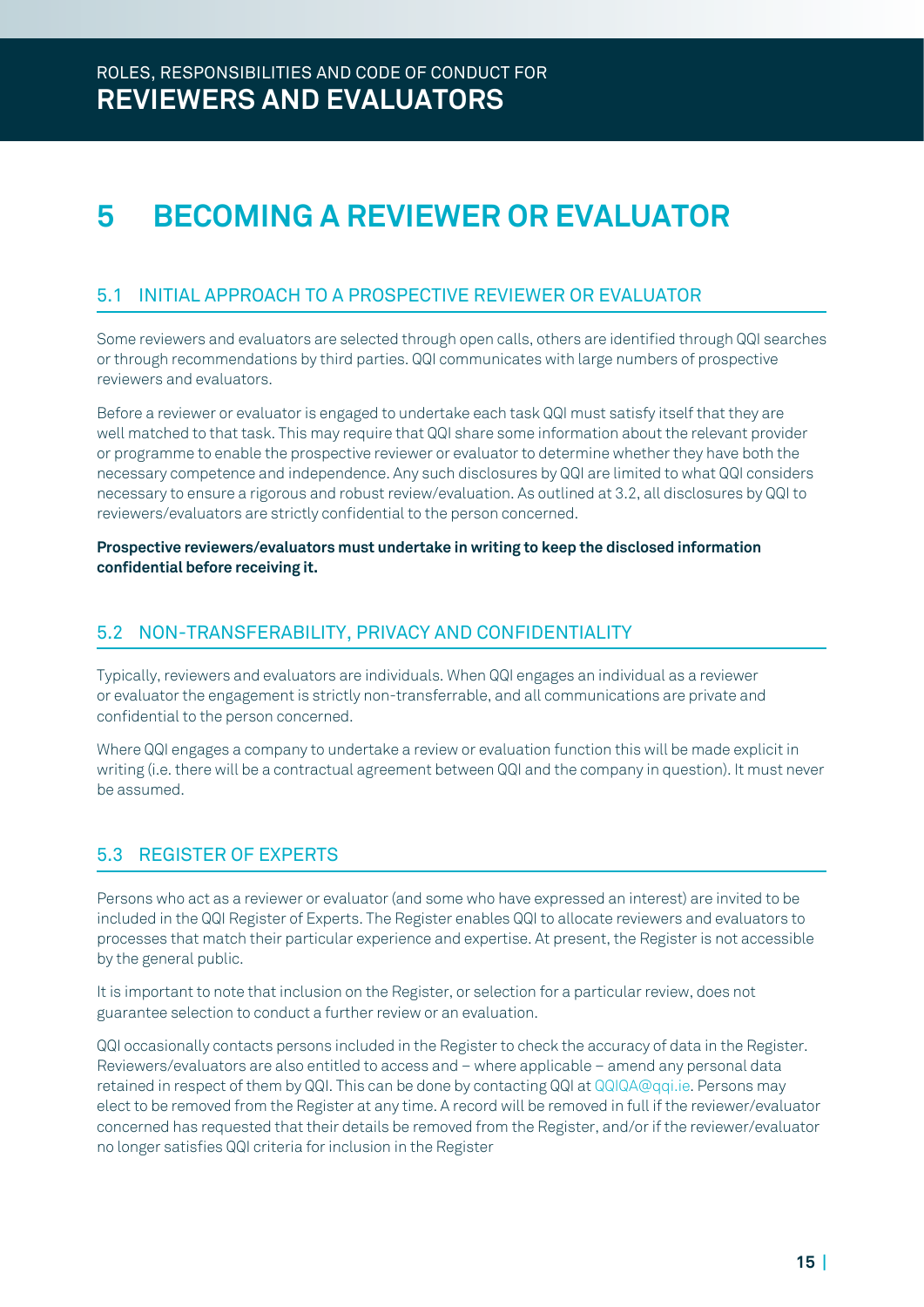# ROLES, RESPONSIBILITIES AND CODE OF CONDUCT FOR **REVIEWERS AND EVALUATORS**

All communications between reviewers/evaluators and QQI are private and confidential to QQI but records may be subject to requests to QQI under the Freedom of Information legislation. All information provided by prospective reviewers/evaluators in the completed record will be retained by QQI. This information is only used for the purposes of:

- assigning reviewers and evaluators to suitable panels for
	- validation-related processes including programme review and revalidation, and initial access to validation,
	- reengagement and approval of quality assurance procedures,
	- evaluations and reviews in respect of delegated authority
- cyclical review of an institution of higher education or a provider of further education and training or contacting reviewers/evaluators in connection with these processes,
- contacting reviewers/evaluators in connection with the updating of the Register;
- monitoring and analysing the profiles of panels (e.g. panel makeup in terms of gender balance, reviewer evaluator background, and so on) and, for example, the frequency of use of individual reviewers/evaluators;
- contacting reviewers and evaluators in relation to QQI process evaluation; and
- contacting reviewers and evaluators in relation to external reviews of QQI activities.

Only information required for the aforementioned purposes is collected. QQI's Expert Details Form is available separately from QQI.

#### **REFERENCE**

This code of conduct draws from:

"ENQA Code of Conduct for reviewers"2 , published online, European Association for Quality Assurance in Higher Education (ENQA), (retrieved March 2020).

"A Competency Framework for Governance. The knowledge, skills and behaviours needed for effective governance in maintained schools, academies and multi-academy trusts"<sup>3</sup> , Department for Education, Manchester, England, DFE-00021-2017, January 2017

"Competency Model for Program Evaluators"<sup>4</sup> published online, Accreditation Board for Engineering and Technology, Inc. (ABET), (retrieved March 2020).

<sup>2</sup> http://www.enqa.eu/wp-content/uploads/2016/09/ENQA-Agency-Reviews\_Code-of-Conduct.pdf retrieved 21/07/2017

<sup>3</sup>https://assets.publishing.service.gov.uk/government/uploads/system/uploads/attachment\_data/file/583733/Competency\_ framework\_for\_governance\_.pdf

<sup>4</sup> http://www.abet.org/competency-model-for-program-evaluators/ retrieved 25/07/2017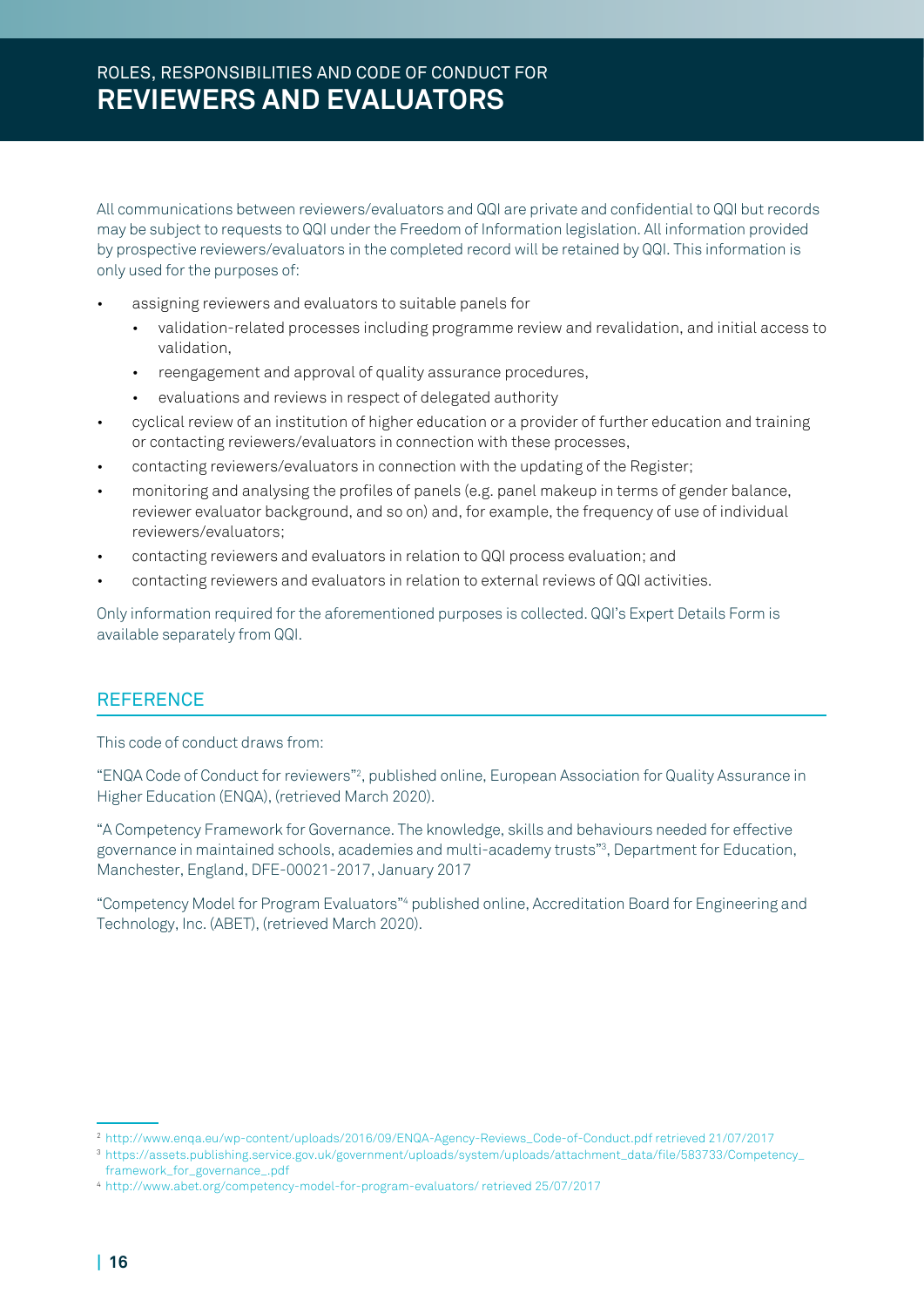# **APPENDIX A REVIEWER COMPETENCE AND INDEPENDENCE**

# **1 COMPETENCE**

In general, competence may be demonstrated through the following:

- Current occupation.
- Curriculum vitae.
- Professional history or track record.
- Track record as a reviewer or evaluator if applicable.
- Experience: normally (learners excepted) a person should be in a relevant role for at least three years to have sufficient experience in that role for the purposes of participating as a reviewer or evaluator. Recent experience in a relevant area is generally also necessary—distant experience may not be sufficient to meet requirements.
- Publications.
- Reputation (e.g. citations).

QQI will typically collect and retain this kind of information about reviewers and evaluators.

# 1.1 GENERAL COMPETENCES

The following core competences are required by all reviewers and evaluators without exception :

- Effective at communicating.
- Interpersonally skilled.
- Team-oriented.
- Professional.
- Technically current.

The following competences are relevant to many kinds of activities. A reviewer or evaluator is likely to have competences (including comprehensive knowledge) in at least one of the following general areas:

- Leadership in the provision of education and training services.
- Teaching, learning and assessment theories and practice.
- Targeting and providing learner supports (e.g. for students with disabilities and others who may have special educational or training needs).
- Supporting international students (e.g. English language education, pastoral care).
- Programme (i.e. course) development, review or evaluation.
- Programme management and implementation.
- Provision of collaborative programmes.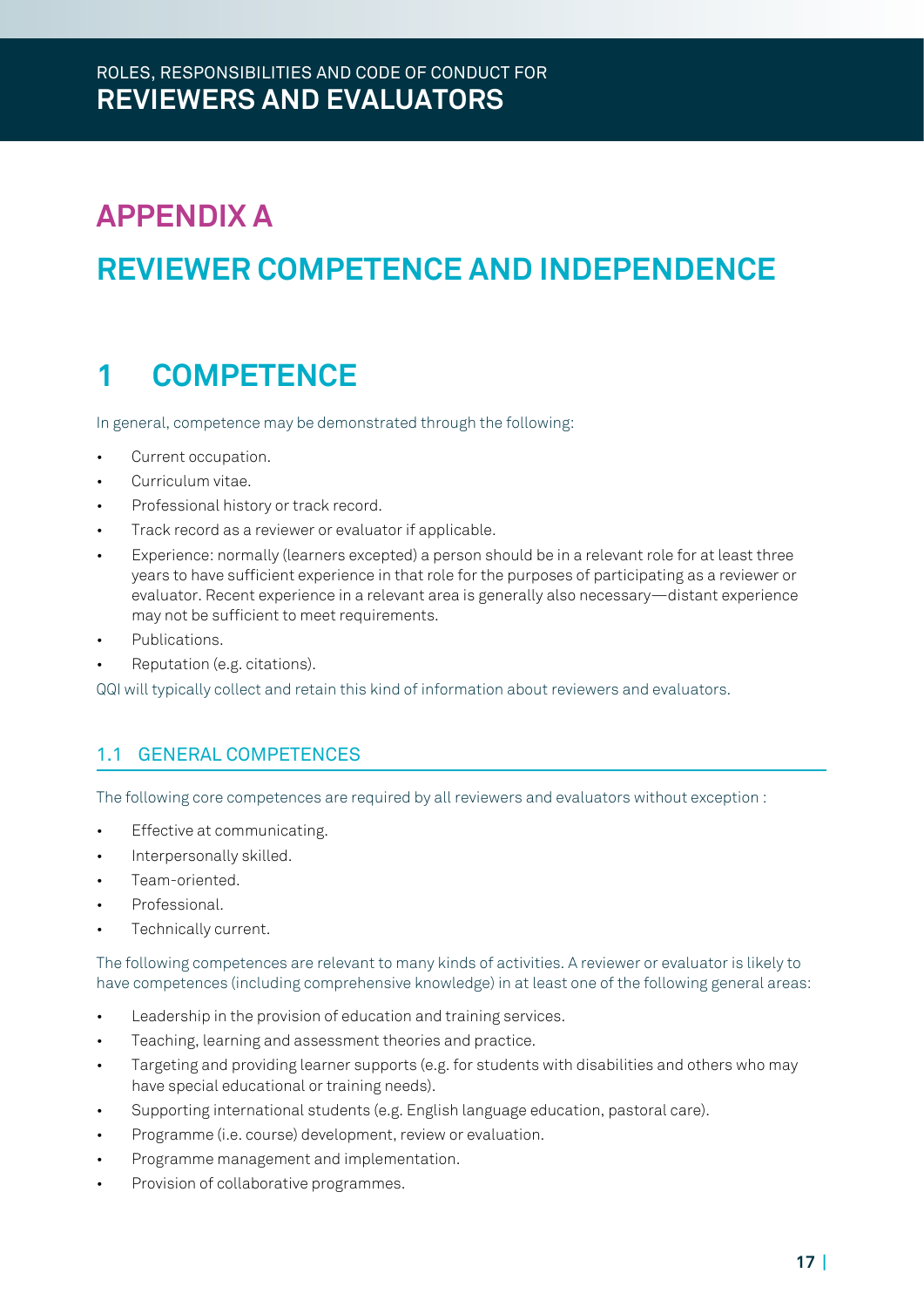- Provision of transnational (cross-border) programmes.
- Technology-enhanced learning, teaching and assessment.
- Operation and management of education and training services.
- Corporate governance and/or financial management and/or internal audit.
- Education and training systems in an international context.
- Qualifications systems (including access, transfer and progression factors) in national and international contexts.
- Industry, economic, social, or cultural education and training needs concerning a particular field of learning.
- Academic or professional perspectives concerning a particular field of learning or occupation.
- Academic or industrial research perspectives concerning a particular field of learning.
- Learner (e.g. student, apprentice or trainee) perspectives concerning a particular field of learning.

# 1.2 PROGRAMMES OF EDUCATION AND TRAINING

A reviewer or evaluator focussing on programmes is likely to have at least one of the following general competences.

- One or more of the general competences indicated in 1.1
- Practical understanding of QQI's validation policy and criteria (this may be acquired during preparation for the review or evaluation).
- Practical understanding of QQI's awards standards at the relevant National Framework Qualifications (NFQ) level and in the relevant field of learning.
- Ability to make national and international comparisons with similar kinds of programmes at approximately the same NFQ level (or equivalent) in a similar field of learning.
- Practical understanding of the context for the programme and the relevant education sector (e.g. further education and training (FET), higher education (HE) and English language education (ELE)) and sub-sector.

The following kinds of individuals are likely to participate in validation panels (this list is not exhaustive: not all panels will include all, and some individuals may meet multiple descriptors).

- An experienced teacher, lecturer, trainer or workplace mentor involved in a programme leading to an award at a relevant NFQ level (or equivalent) and in a relevant discipline.
- An instructional designer.
- A practitioner in a relevant profession or occupation.
- An employer (or their representative) of persons with qualifications at a relevant NFQ level (or equivalent) and in a relevant discipline.
- An employer (or their representative) of apprentices or trainees or a provider of internships (or equivalent).
- A programme director or equivalent.
- A person with experience in the regulation of a relevant occupation.
- A representative of practitioners in a relevant occupation (e.g. an employee of a professional body).
- An internationally recognised researcher (doctoral programme validation).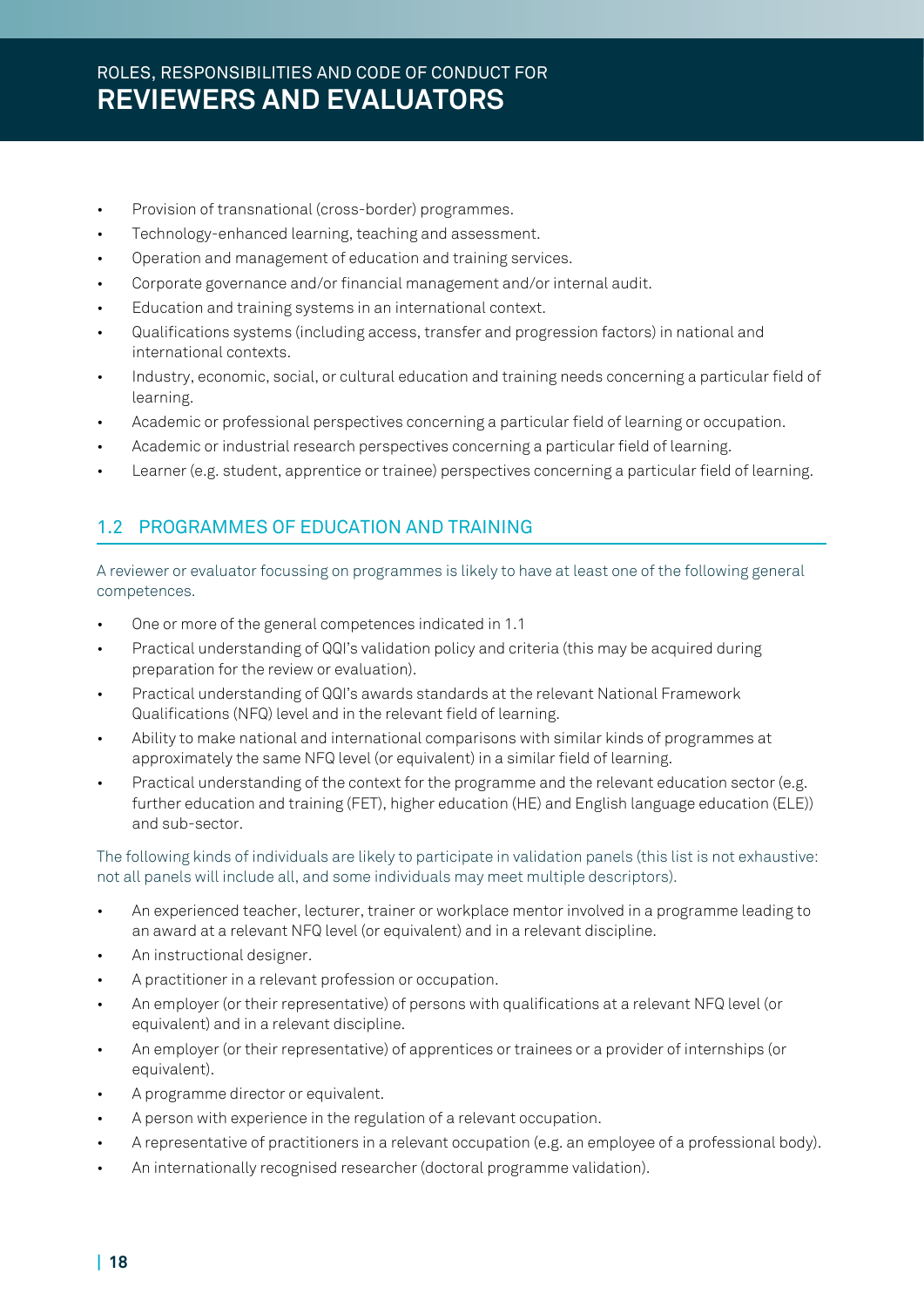- A learner (e.g. student, apprentice, or trainee).
- A quality assurance manager.
- Persons holding leadership positions in the provision of education or training services in Ireland or outside Ireland.

# 1.3 QUALITY ASSURANCE OF THE PROVISION OF EDUCATION AND TRAINING

A reviewer or evaluator is likely to have at least one of the following general competences.

- One or more of the general competences indicated in1.1
- Comprehensive knowledge of the national and/ or international context for quality assurance in a relevant educational sector (e.g. HE, FET and ELE) or sub-sector.
- Comprehensive knowledge of the applicable QQI policy context (this may be acquired during preparation for the review or evaluation).
- Ability to make national and international comparisons with providers operating at similar NFQ levels (or equivalent) in similar fields of learning in similar sectors.

The following kinds of individuals are likely to participate in quality assurance related reviews.

- A person holding a leadership position in the provision of education or training services in Ireland or outside Ireland
- A person holding, or who has held, a leadership role in quality assurance in a relevant education or training context within the last three years.
- A person with experience regulating and/or quality assuring education or training services.
- A person with experience participating in evaluative quality assurance processes in education and training contexts.
- A learner (e.g. student, apprentice, or trainee).
- An employer representative.

### 1.4 CORPORATE GOVERNANCE AND FINANCIAL STABILITY

A reviewer or evaluator is likely to have at least one of the following general competences.

- One or more of the competences listed in 1.1
- Corporate governance in the context of education and training provision
- Financial management in the context of education and training provision
- Risk estimation in the context of education and training provision

The following kinds of individuals are likely to participate in quality assurance related reviews.

• A person holding or who has held a role related to corporate governance and/or financial management and/or internal audit in the last three years.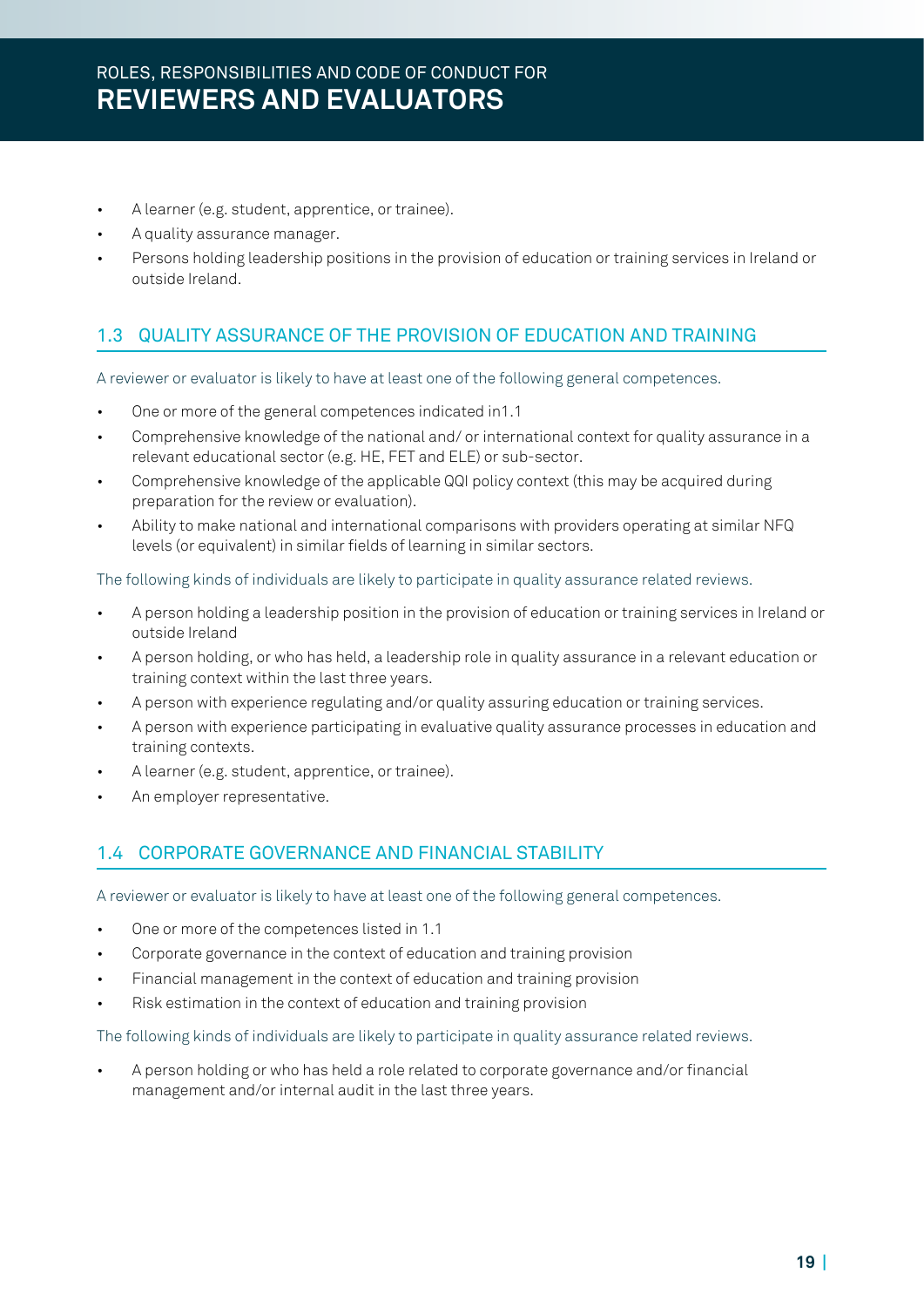# 1.5 PANEL CHAIRPERSON

Reviews and evaluations are often conducted by groups referred to as panels. Panels are led by a chairperson. The chairperson needs to understand the broader national context of the subject of the review or evaluation. They must understand the relevant QQI policies, criteria, codes, standards, guidelines, values and procedures.

A chairperson must be able to provide strategic leadership to a team of reviewers or evaluators.

# 1.6 REPORT WRITER

The role of the recording secretary is to make a record of the site visit proceedings. The precise skills required to do this will depend on the nature of the review or evaluation.

The report writer's role is to coordinate the drafting of the panel report so that it reflects the views of the panel and meets QQI's reporting requirements. They must understand the relevant QQI policies, criteria, codes, standards, guidelines, values and procedures.

Report writers must be capable of writing clear, succinct, accurate, reasoned and publishable reports that meet QQI's specific requirements and can be understood by the multiple intended audiences.

# **2 INDEPENDENCE**

In order to ensure that the panel's independence is maintained, in circumstances outside of the site visit, reviewers/evaluators should communicate with the provider only through their QQI contact.

The primary responsibility for disclosing interests that may conflict or lead to conflict rests on the prospective reviewer/evaluator. Prospective reviewers and evaluators are asked to declare in writing any relevantinterests and potential conflicts of interest prior to engagement. Declarations, including null declarations, will generally be published by  $QQI$ ; this may be in the report that arises from the process in question.

Further, prior to the engagement of a panel for a particular process, the provider concerned will be notified in advance of the identities of prospective reviewers/evaluators and asked to declare any potential conflicts of interest. Note that this is not an opportunity for the provider to object to panel composition on any grounds other than the existence of a conflict of interest in relation to a member (or members) of the panel – the task of establishing a panel of reviewers/evaluators is QQI's alone.

Where a potential conflict of interest is discovered after the engagement of a reviewer or evaluator, they should disclose this in writing, in consultation with the panel chairperson (if participating in a panel), to the nominated QQI contact.

If the discovery is by somebody other than the reviewer or evaluator, that person will be expected to disclose the information, in consultation with the panel chairperson if applicable, to QQI.

Normally, a reviewer or evaluator should take no further part in the review or evaluation once a conflict of interest has been discovered. The QQI executive will rule on the continuing eligibility of the reviewer or evaluator following discovery of an apparent conflict of interest.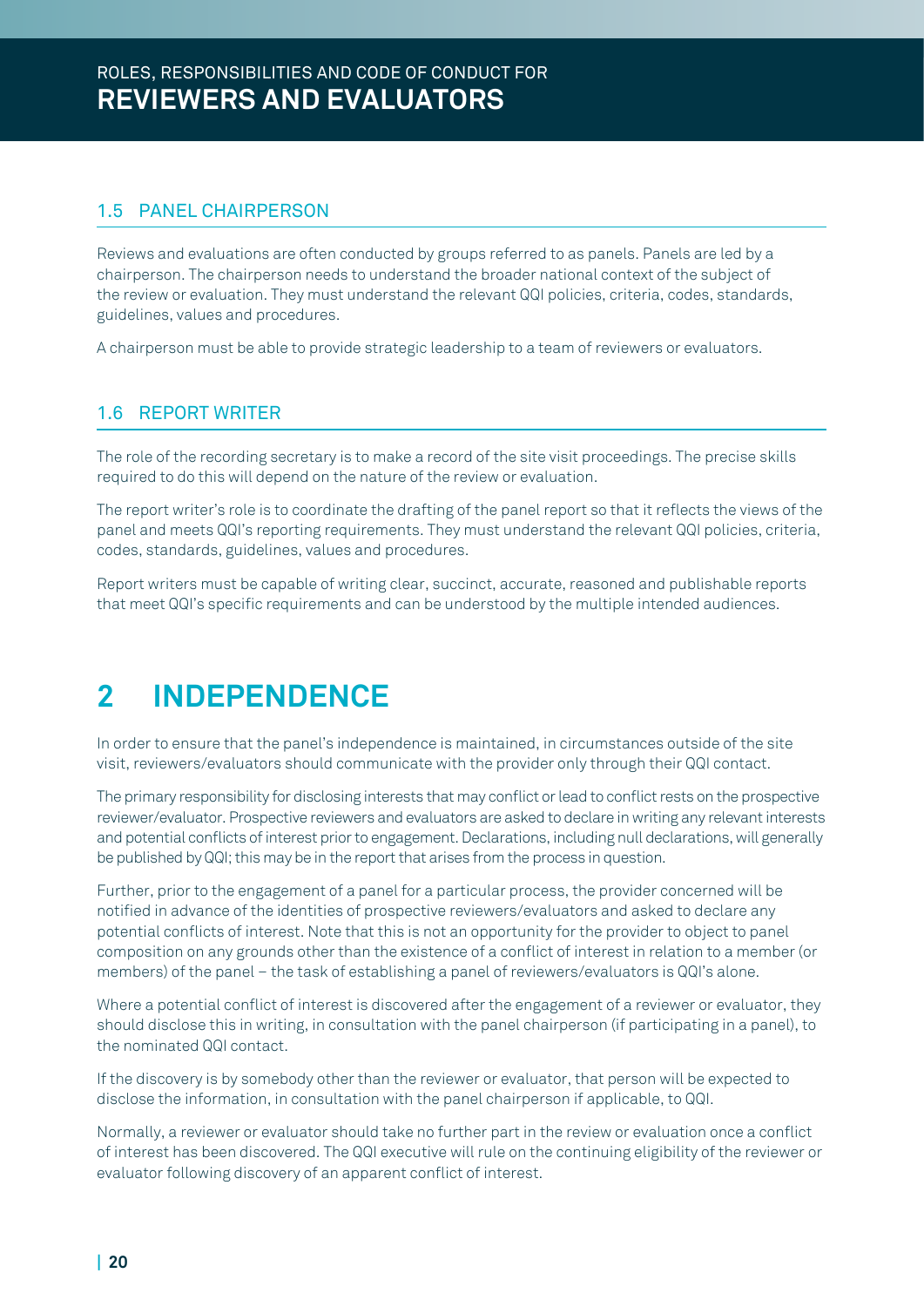The following outline requirements are indicative. Different, more detailed, requirements apply in respect of some processes, e.g. validation, and these will be communicated separately. 

Independence could be compromised, or perceived to be compromised, in the following scenarios. The scenarios are indicative and are not an exhaustive set:

- Persons holding, or who have held, an appointment in the organisation where the review/evaluation is being conducted (e.g. employees, consultants, guest lecturers, external examiner duties, research supervision, etc.), including persons who retired from their employment with the provider concerned. *Normally, former employees, governors, directors, consultants and graduates (except for learner representatives) of a provider are not eligible to serve as members of a review/evaluation group for that provider, but if a period of five years has elapsed since the prospective reviewer/ evaluator's relationship with the provider has ended, an exception may be made.*
- Persons who have had long-standing service, or who are retired from employment with the provider concerned. *Such individuals should not normally be engaged as reviewers or evaluators.*
- Persons who participate, or have participated, in joint projects including research initiatives with the provider concerned. *Such individuals should not normally be engaged as reviewers or evaluators. Such individuals should inform QQI prior to involvement in the review or evaluation process of that provider. QQI will determine whether the person can be involved.*
- Persons with family or other relationships with any members employed by or attending the provider concerned. *Such individuals should inform QQI prior to involvement in the review or evaluation process of that provider. QQI will determine whether the person can be involved.*
- Persons with a direct financial interest of any sort in the provider concerned, including the holding of shares in a company associated with the provider concerned. *Such individuals should not normally be engaged as reviewers or evaluators.*
- Persons who are direct competitors with the provider concerned. *Such individuals are not automatically excluded but must be capable of functioning objectively.*
- Persons who have accepted, or plan or expect to accept, a gift, benefit, reward or undue hospitality from the provider concerned. *Such individuals should not normally be engaged as reviewers or evaluators.*

Exceptional circumstances should be brought to QQI's attention for adjudication on a person's suitability.

# 2.1 CONSULTING

As a matter of policy, QQI recommends that persons appointed to an assessment, review or evaluation panel on behalf of QQI should not normally serve as consultants to the provider concerned for a grace period of at least one year after the completion of the relevant assessment. Any proposed or appointed person who envisages such a relationship with the provider developing within that timescale should inform QQI of this relationship before becoming involved in the review or evaluation process.

For some processes, follow-up beyond the review/evaluation report may be required. In such cases, any reviewers/evaluators involved should inform QQI if they intend to act as a consultant to the provider or have any other working relationship with the provider.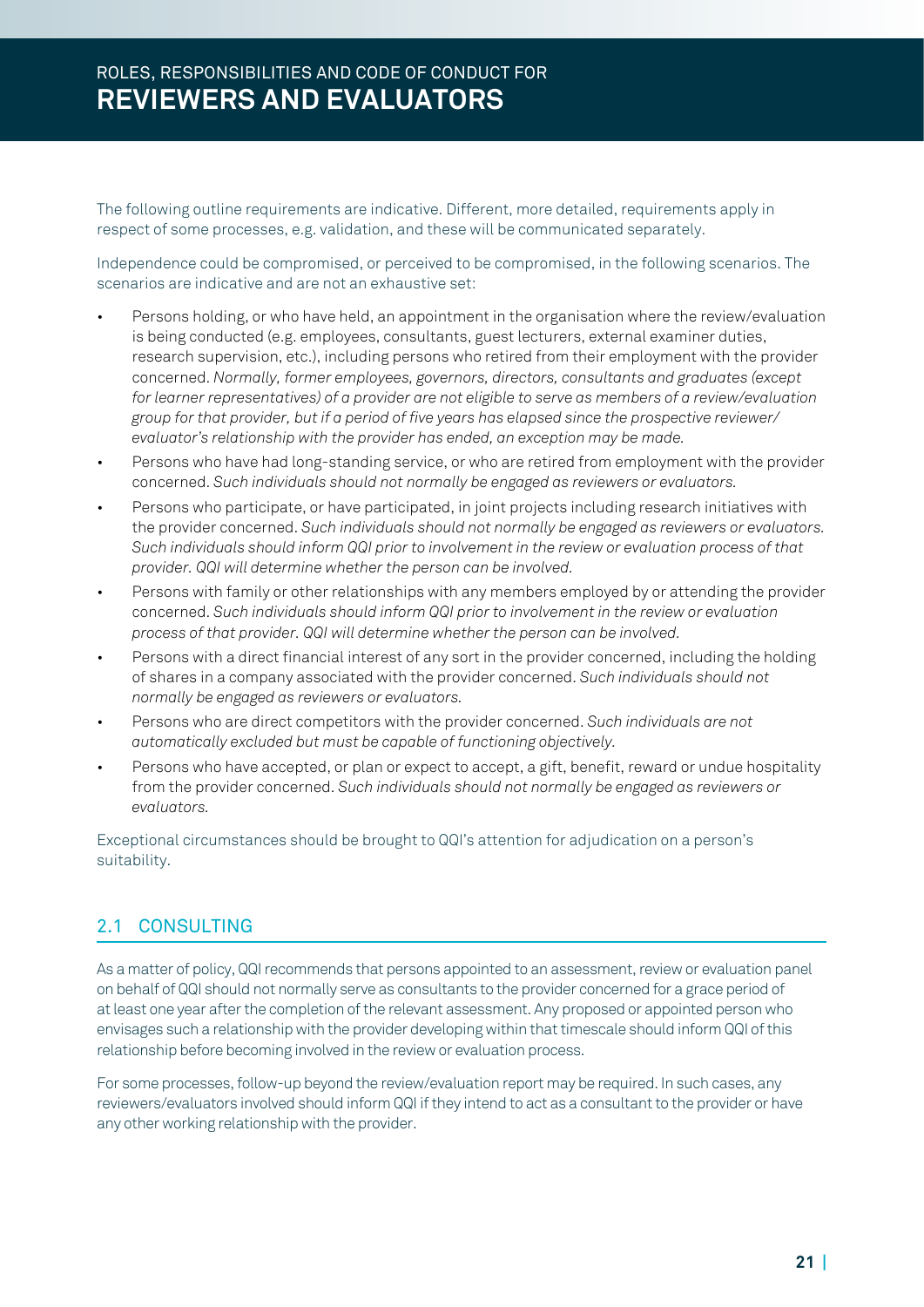# 2.2 QQI PERSONNEL

Members of the QQI Board or any of its committees are not appointed as reviewers or evaluators on the basis that they may have a separate role in the determination of the outcome.

Members of the QQI executive may arrange to attend any review or evaluation.

# **APPENDIX B**

# **QQI CONTACT DETAILS**

| <b>Person/Department</b>             | <b>Contact Details</b> |
|--------------------------------------|------------------------|
| Chief Executive Officer              | ceo@qqi.ie             |
| Data Protection Officer              | dpo@qqi.ie             |
| Education and Training Board Reviews | etbm-r@qqi.ie          |
| <b>Higher Education Reviews</b>      | hereviews@qqi.ie       |
| Quality Assurance - QQI Awards       | qqiqa@qqi.ie           |